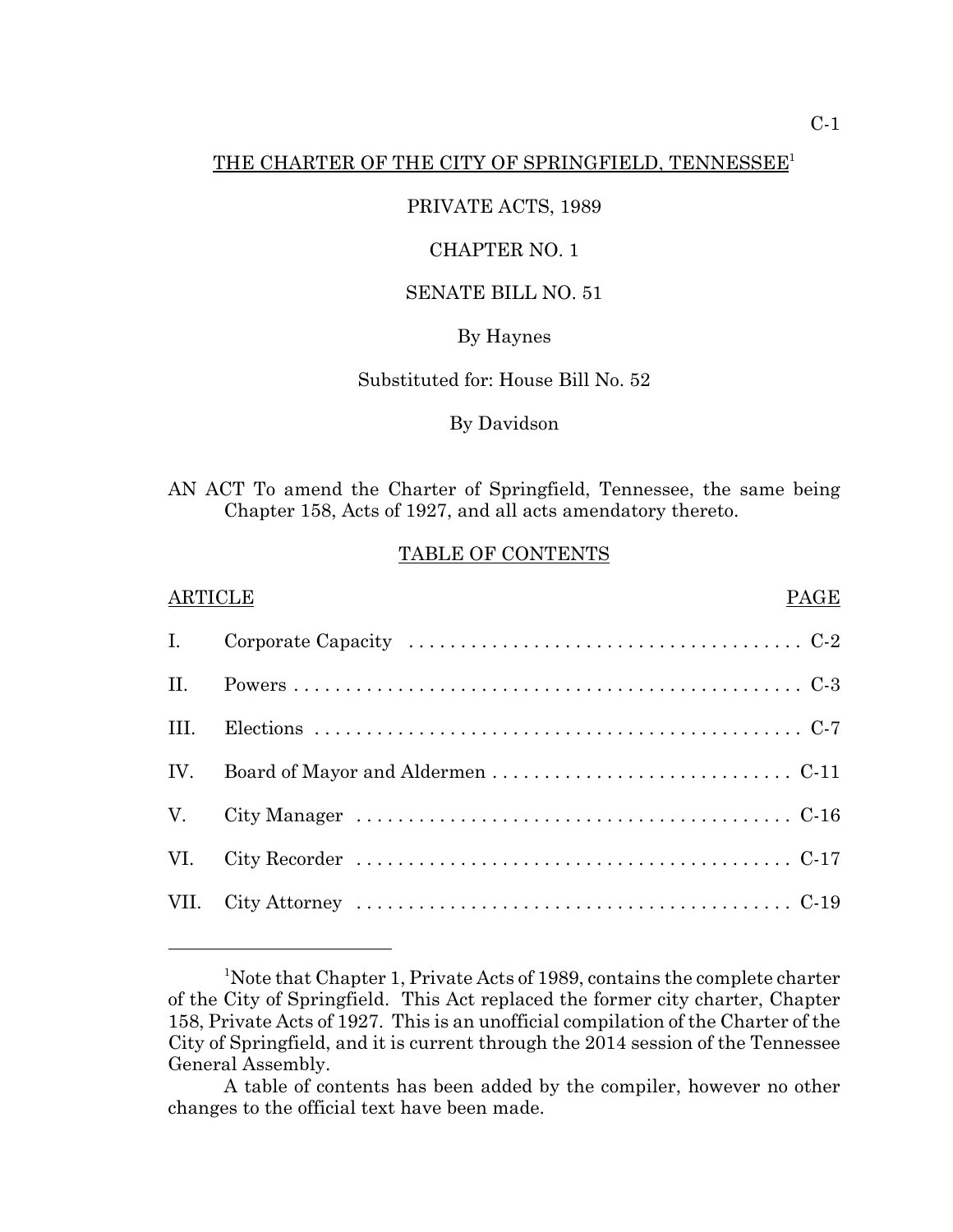# C-2

## ARTICLE PAGE

## BE IT ENACTED BY THE GENERAL ASSEMBLY OF THE STATE OF TENNESSEE:

SECTION 1. Charter amended. The Charter of the City of Springfield, Tennessee, the same being Chapter 158, Acts of 1927, and all acts amendatory thereto; is hereby amended in its entirety to read as follows:

# ARTICLE I

# CORPORATE CAPACITY

#### Section

- 1. Incorporation, name, and general powers.
- 2. Boundaries.

Section 1. <u>Incorporation, name, and general powers</u>. The municipality of Springfield, in the County of Robertson, and the inhabitants thereof, are hereby constituted a body politic and corporate by the style and name of "Springfield" and shall have perpetual succession by the corporate name; may sue and be sued, plead and be impleaded, grant, receive, purchase and hold real, mixed and personal property, dispose of the same for benefit of said municipality, and may have and use a corporate seal and change it at its pleasure.

Section 2. Boundaries. The boundaries of Springfield shall be as fixed by Chapter No. 158, Acts of 1927; all acts amendatory thereto; and as further amended pursuant to the general laws of the State of Tennessee.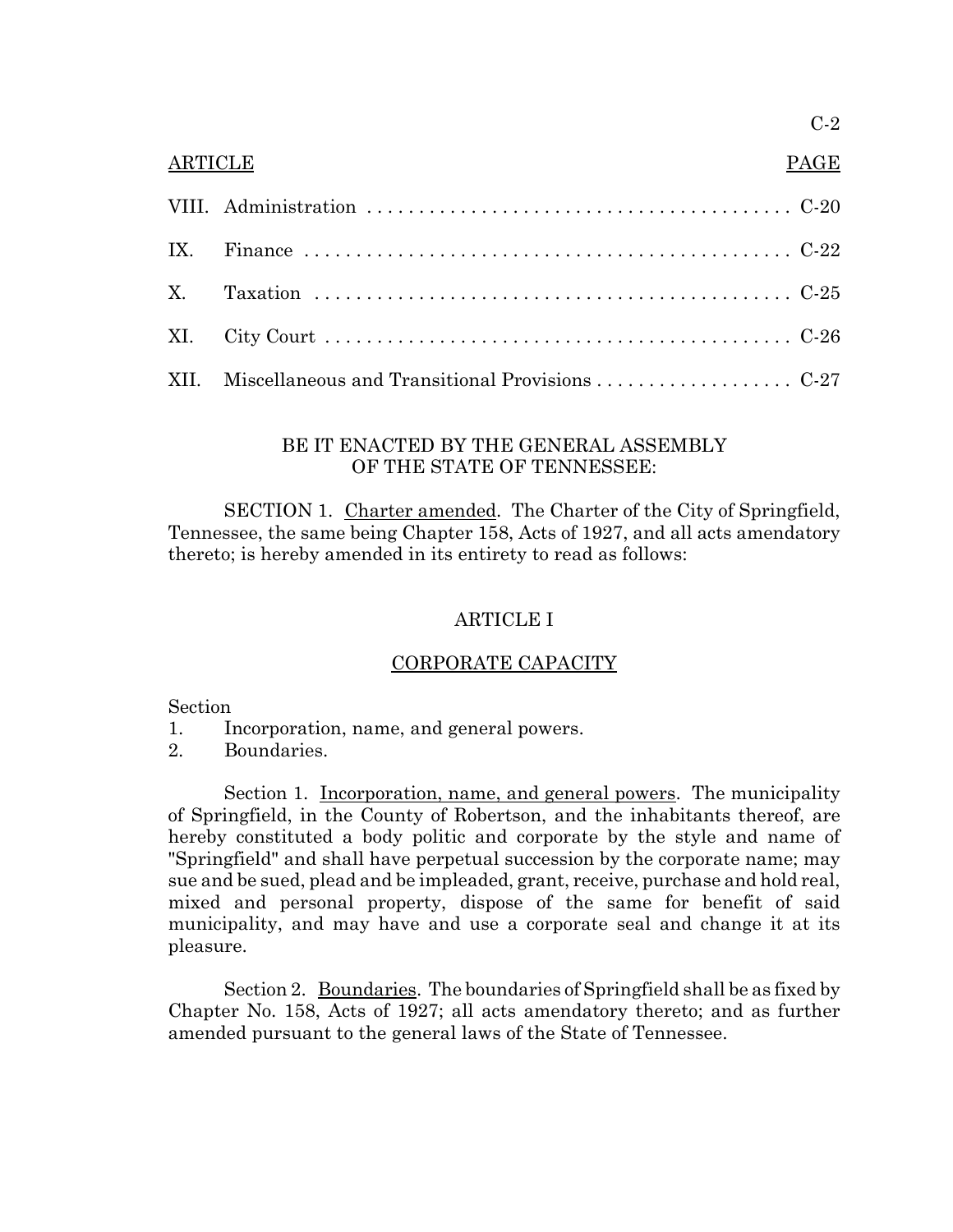#### ARTICLE II

#### POWERS

Section

1. Powers enumerated.

Section 1. Powers enumerated. Springfield shall have power:

(1) To assess, levy, and collect taxes for all general and special purposes on all subjects or objects of taxation, and privileges taxable by law for State, County or City purposes.

(2) To adopt such classifications of the subjects and objects of taxation as may not be contrary to law.

(3) To contract and be contracted with.

(4) To expend the money of the City for all lawful purposes.

(5) To acquire or receive and hold, maintain, improve, sell, lease, mortgage, pledge, or otherwise dispose of property, real or personal, and any estate, or interest therein, within or without the City or State.

(6) To condemn property, real or personal or any interest, or estate or use therein, either within or without the City, for present or future defined public use; to condemn property for easements for public uses including, but not limited to, public utilities, roadways and railway lines and spur tracks serving industrial parks or industrial buildings; such condemnations to be made and effected in accordance with the procedures and provisions as may be provided by general law.

(7) To take and hold property within or without the City or State upon trust; and to administer trusts for the public benefit.

(8) To acquire, construct, own, operate, and maintain, lease, mortgage, pledge, or otherwise dispose of public utilities or any estate or interest therein, or any other utility of service to the City, its inhabitants, or any part thereof; provided, however, that no public utility may be sold, leased, mortgaged, pledged, or otherwise disposed of unless such action be first approved by the residents of the City of Springfield in a referendum held pursuant to the general elections laws of the State of Tennessee.

(9) To grant to any person, firm, association, or corporation franchises for public utilities and public services to be furnished the City and those therein. Such power to grant franchises shall embrace the power hereby expressly conferred, to grant exclusive franchises, and whenever an exclusive franchise is granted, it shall be exclusive against any other person, firm, association, or corporation. Franchises may be granted for the period of twenty-five (25) years or less from the date of granting, but no longer. Such franchises may be renewable at the option of the board. The Board of Mayor and Aldermen may prescribe in each grant of a franchise, to public utilities not regulated by the Tennessee Public Service Commission, the rates, fares, charges, and regulations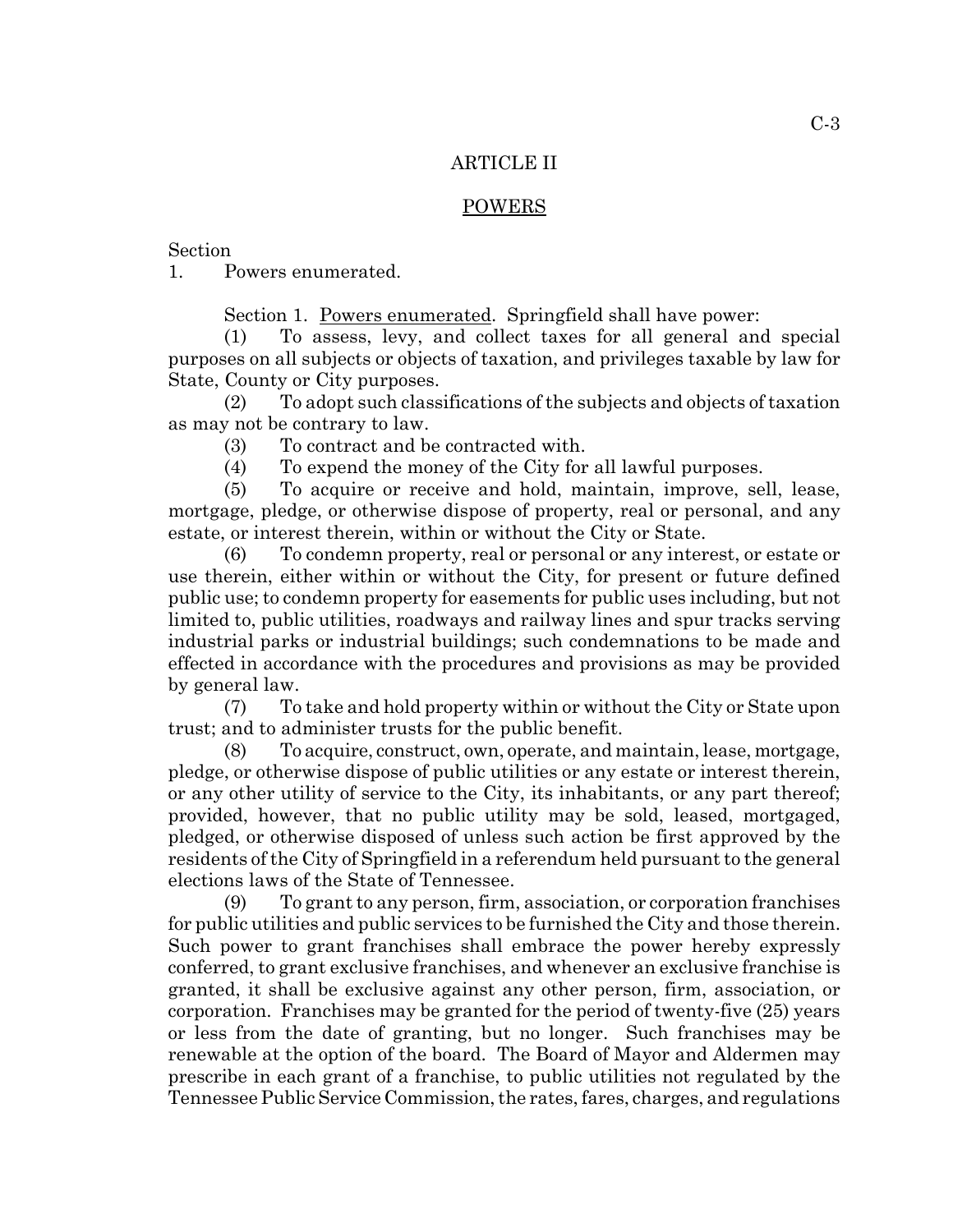that may be made by the grantee of the franchise. Franchises may by their terms apply to the territory within the corporate limits of the City at the date of the franchises, and as said corporate limits thereafter may be enlarged; and to the then existing streets, alleys, and other thoroughfares that thereafter may be opened.

(10) To make contracts with any person, firm, association or corporation, for public utilities and public services to be furnished the City and those therein. Such power to make contracts shall embrace the power, expressly conferred, to make exclusive contracts; and when an exclusive contract is entered into, it shall be exclusive against any other person, firm, association, or corporation. Such contracts may be entered into for the period of twenty-five (25) years or less from the date of execution, but not longer. The Board of Mayor and Aldermen may prescribe in each such contract entered into with public utilities not regulated by the Tennessee Public Service Commission, the rates, fares, charges, and regulations that may be made by the person, firm, association, or corporation with whom the contract is made. Such contracts may by their terms apply to the territory within the corporate limits of the City as the date of the contract, and as said corporate limits thereafter may be enlarged; and to the then existing streets, alleys, and thoroughfares and to any other streets, alleys, and other thoroughfares and to any other streets, alleys, and other thoroughfares that thereafter may be opened,

(11) To prescribe reasonable regulations regarding the construction, maintenance, equipment, operation and service utilities and compel, from time to time, reasonable extensions of facilities for such services.

(12) To provide for the acquisition, construction, building, operation, and maintenance inside or outside the city of: public ways, parks, public grounds, cemeteries, markets and market houses, public buildings, libraries, sewers, drains, sewage treatment plants, airports, hospitals, water works, docks, gas works, marinas, city forests, tree and shrub nurseries, heliports, terminals, parking garages and lots, industrial sites and buildings; charitable, educational, recreational, sporting, cultural, curative, corrective, detentional, penal, and medical institutions, agencies, and facilities; and any other public improvements; and to regulate the use thereof; and for such purposes property may be either acquired or taken pursuant to the laws of the State of Tennessee.

(13) To collect and dispose of drainage, sewage, offal, ashes, garbage and refuse, and to impose a compulsory service charge for such, or to license and regulate such collection and disposal.

(14) To license and regulate all persons, firms, corporations, companies, and associations engaged in any business, occupation, calling, profession, or trade not forbidden by law or inconsistent with State licensing procedures.

(15) To impose a license tax upon any animal, thing, business, vocation, pursuit, privilege, or calling not prohibited by law.

(16) To define, prohibit, abate, suppress, prevent, and regulate all acts, practices, conduct, business, occupations, callings, trades, uses of property and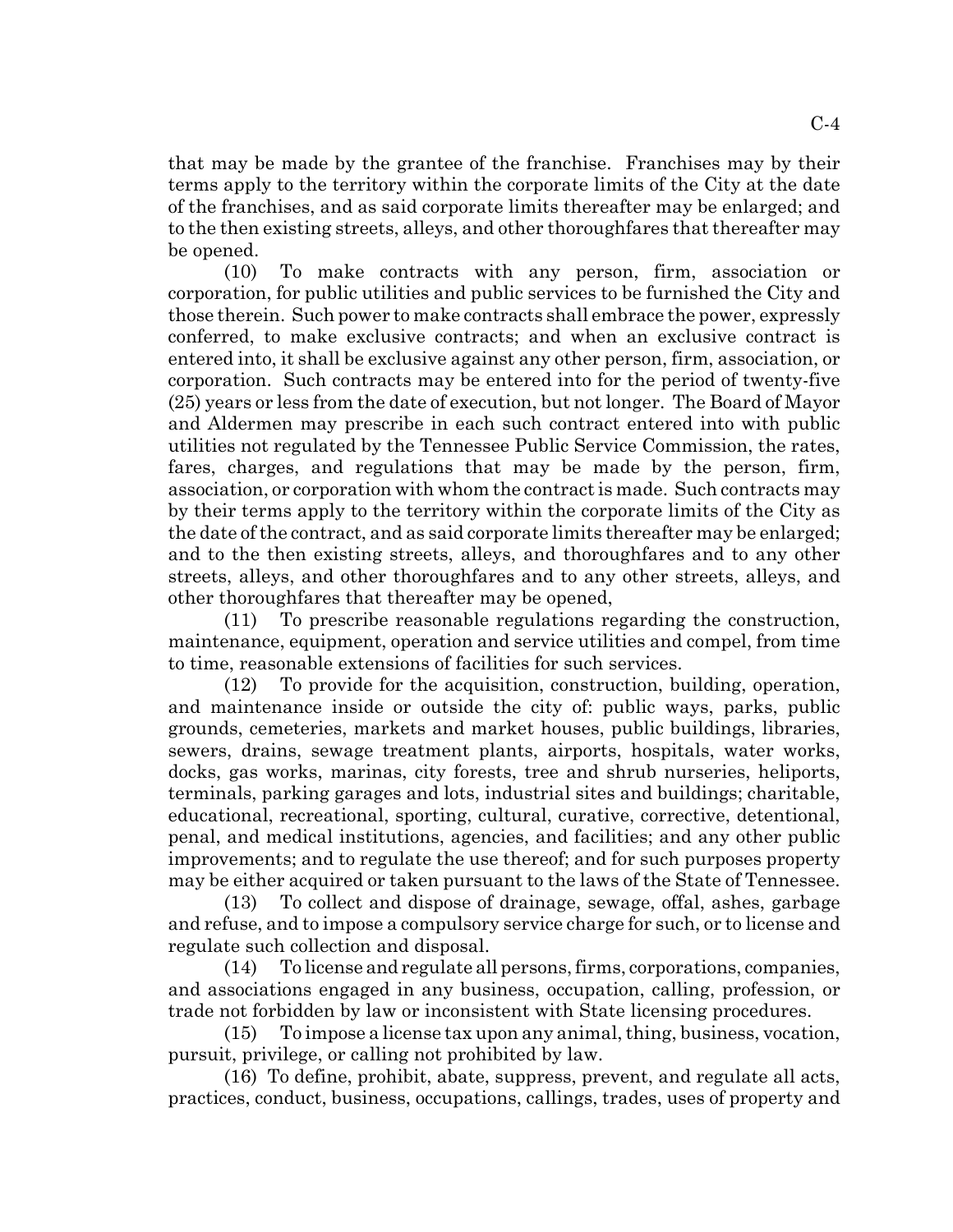all other things whatsoever detrimental, or liable to be detrimental, to the health, morals, comfort, safety, convenience, or welfare of the inhabitants of the City, and to exercise general police powers. Also, to prohibit, abate, suppress, prevent all acts, practices, conduct, business, uses of city property and all other things whatsoever detrimental to the welfare of the retail trades or businesses in the City of Springfield.

(17) To prescribe limits within which business occupations and practices liable to be nuisances or detrimental to the health, morals, security or general welfare of the people may lawfully be established, conducted or maintained.

(18) To inspect, test, measure, and weigh any article for consumption or use within the City, and to charge reasonable fees therefor; and to provide standards of weights, tests, and measures.

(19) To establish, regulate, license, and inspect weights and measures.

(20) To establish minimum standards for and to regulate building construction and repair, electrical wiring and equipment, gas installations and equipment, fixed mechanical equipment, plumbing, and housing, for the health, sanitation, cleanliness, safety and comfort of the inhabitants of the city, and to provide for the enforcement of such standards.

(21) To purchase or construct, maintain, and establish penal facilities for the confinement and detention of any person convicted in the City court of offenses against the laws and ordinances of the City who fails to secure the fine and costs imposed upon him, or to contract with the County to keep said persons in the facility of said County and to provide by said contract and by ordinance for the commitment of such persons to the facility so provided, until such fine shall be fully paid.

(22) To enforce any ordinance, by means of fines, forfeitures and penalties and to impose court costs.

(23) To establish schools, determine the necessary boards, officers, and teachers required therefor, and fix their compensation, to purchase or otherwise acquire land for school houses, playgrounds and other purposes connected with the schools; to purchase or erect all necessary buildings and to do all other acts necessary to establish, maintain, and operate a complete educational system within the City.

(24) To regulate, tax, license or suppress the keeping or going at large of animals within the City; to impound the same and in default of redemption to sell or humanely dispose of the same.

(25) To establish, maintain and operate civil service systems, group insurance plans, and retirement systems for City employees, and to appropriate, expend and use the money of the City therefor.

(26) Under the police power, to make all necessary and proper rules and regulations regarding the use and operation of taxicabs and contract carriers, and the operations thereof, within the corporate limits.

(27) To do all things necessary to provide the City sufficient and safe water; to provide for the regulation, construction and maintenance of water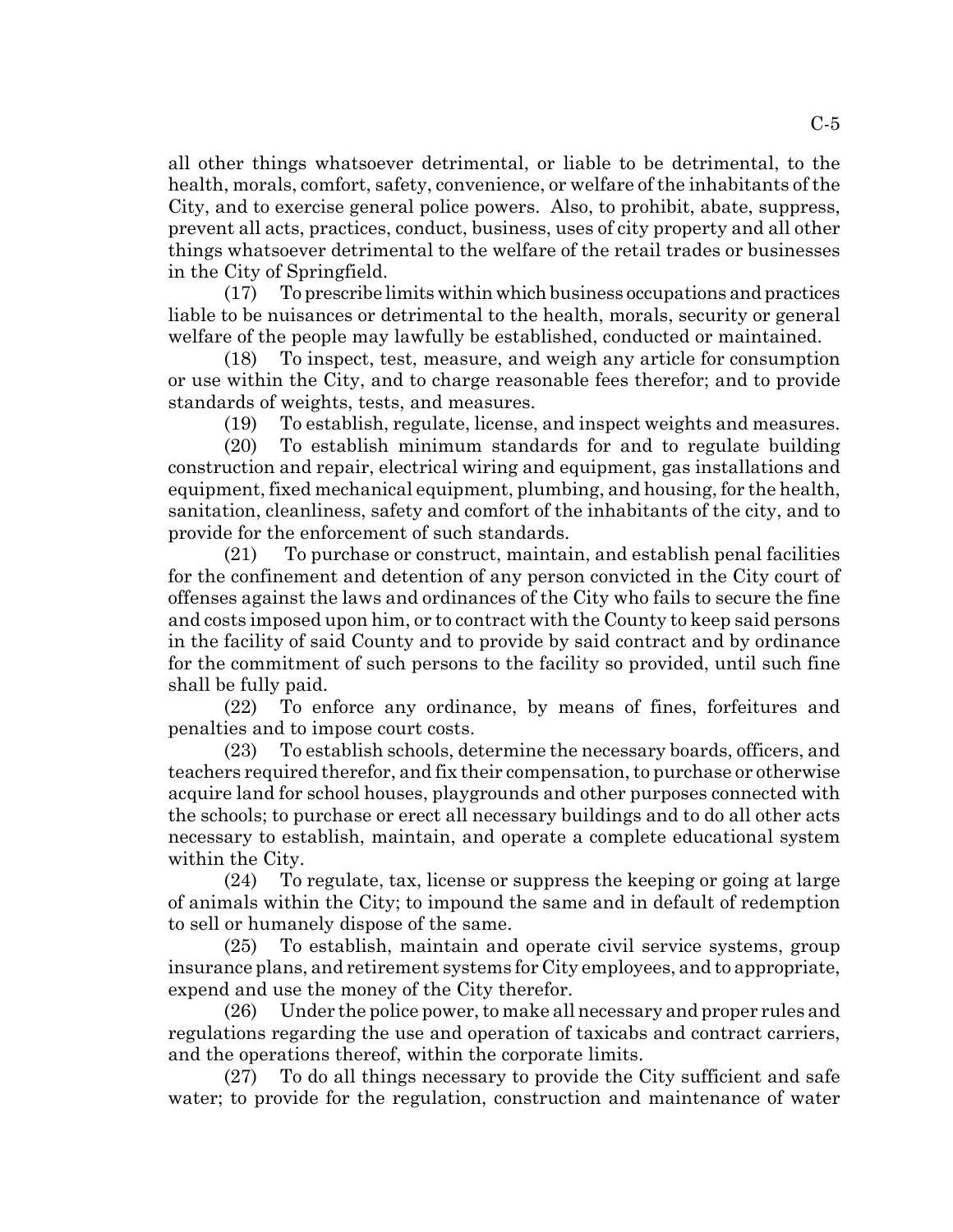works, settling basins, pumping stations, water pipes and mains and rights-of-way for the same, reservoirs, wells and all appurtenances, whether within or without the corporate limits of the City; to provide for rates and assessments for water service, and to provide and fix liens or penalties and withdrawal of service for refusal or failure of the party served to pay for same.

(28) To provide for the establishment and operation of all offices, boards, divisions and departments, not herein enumerated, which may be deemed necessary or expedient in the interest of the City and to abolish, reorganize, or revise the scope of responsibilities of any office, board, division or department.

(29) To provide for and establish a Planning Commission and a Board of Zoning Appeals pursuant to and consistent with the general law; and to invest such bodies with all the powers conferred by general law; and to act upon the plans, plats, decisions and recommendations made by such bodies, respectively as in the general law provided.

(30) To call, regulate, provide for and control all municipal elections not provided by general law or this Charter.

(31) To provide for the control of the growth of grass, weeds and vegetation and the accumulation of trash, rubbish and other deleterious or noxious matter upon any property within the City; to require the owner of those in possession of said property to keep the same free from the accumulation thereof; to charge such owner or those in possession of said property with cost of removal of same and to impress a lien upon such property to defray the costs thereof.

(32) To have and exercise all powers which now or hereafter it would be competent for this Charter specifically to enumerate, as fully and completely as though said powers were specifically enumerated herein.

(33) To impose such fees on persons or entities developing land within the service area of any city-owned utility within and without the corporate limits as the city deems appropriate to pay the cost of capital improvements and other expenses related to such developments including, but not limited to, improvements and expenses for street repair and construction, water and wastewater services and facilities, natural gas services and facilities, electric services and facilities, and other city-owned utility services and facilities, storm sewers and facilities, educational services and facilities, parks and recreational facilities, police protection, fire protection, garbage collection and disposal, and the providing of administrative services. [As amended by Priv. Acts 2001, ch. 11]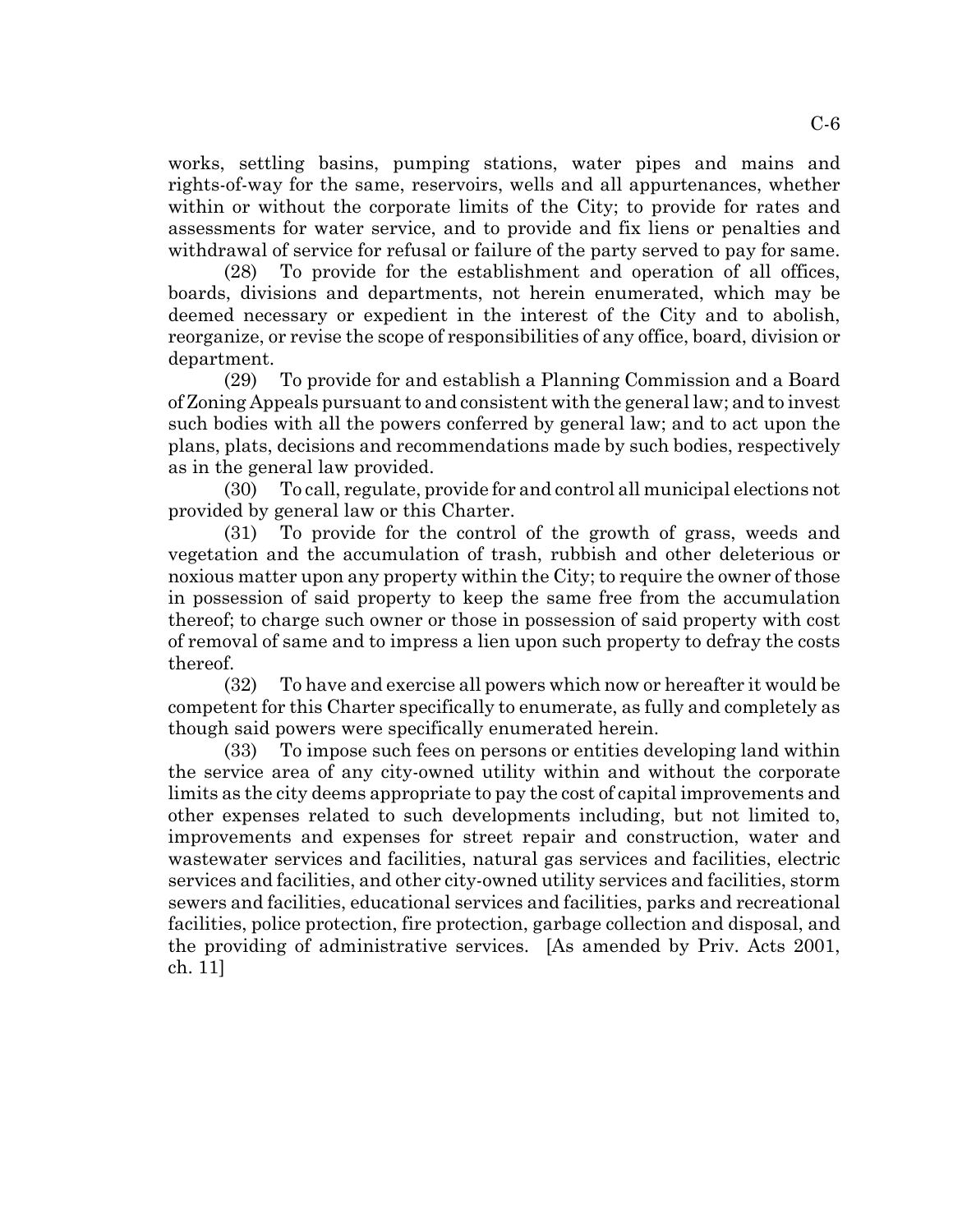## ARTICLE III

#### ELECTIONS

#### Section

- 1. Date of general city election.
- 2. General election laws apply.
- 3. Voter qualification requirements.
- 4. Election procedure.
- 5. Changes in ward boundaries.
- 6. Initial ward boundaries.

Section 1. <u>Date of general city election</u>. A general city election shall be held on the First Saturday of June in 2007 and in 2009. Beginning in 2010, a general city election shall be held on the First Tuesday after the First Monday in November of every even numbered year. [As replaced by Priv. Acts of 2006, ch.107]

Section 2. General election laws apply. All elections shall be conducted by the Commissioners of Elections of Robertson County in accordance with the general election laws and this Charter.

Section 3. Voter qualification requirements. Any person who has been a resident of Springfield for thirty days immediately preceding an election, or any nonresident who has owned taxable real property in the city for thirty days immediately preceding an election, and who is otherwise qualified to vote for members of the state legislature and has registered, shall be entitled to vote in city elections. These same qualifications shall apply to other city elections and referenda unless otherwise provided by law.

Section 4. Election procedure. At the city election to be held on the first Saturday of June 2007, the voters of the City of Springfield shall elect three (3) Aldermen representing Wards 1, 2, and 3. The Aldermen shall serve through November 30, 2010, or until their successors are elected and qualified. At the city election to be held on the first Saturday of June 2009, the voters of the City of Springfield shall elect three (3) Aldermen representing Wards 4, 5, and 6, and a Mayor to be elected at-large. The Mayor and Aldermen shall serve through November 30, 2012, or until their successors are elected and qualified.

At the general election to be held on the First Tuesday after the First Monday in November of 2010, and at the election held every four (4) years after that date, the voters of the City of Springfield shall elect three (3) Aldermen representing Wards 1, 2, and 3 who shall serve four (4) year terms of office. At the general election to be held on the First Tuesday after the First Monday in November of 2012, and at the election held every four (4) years after that date,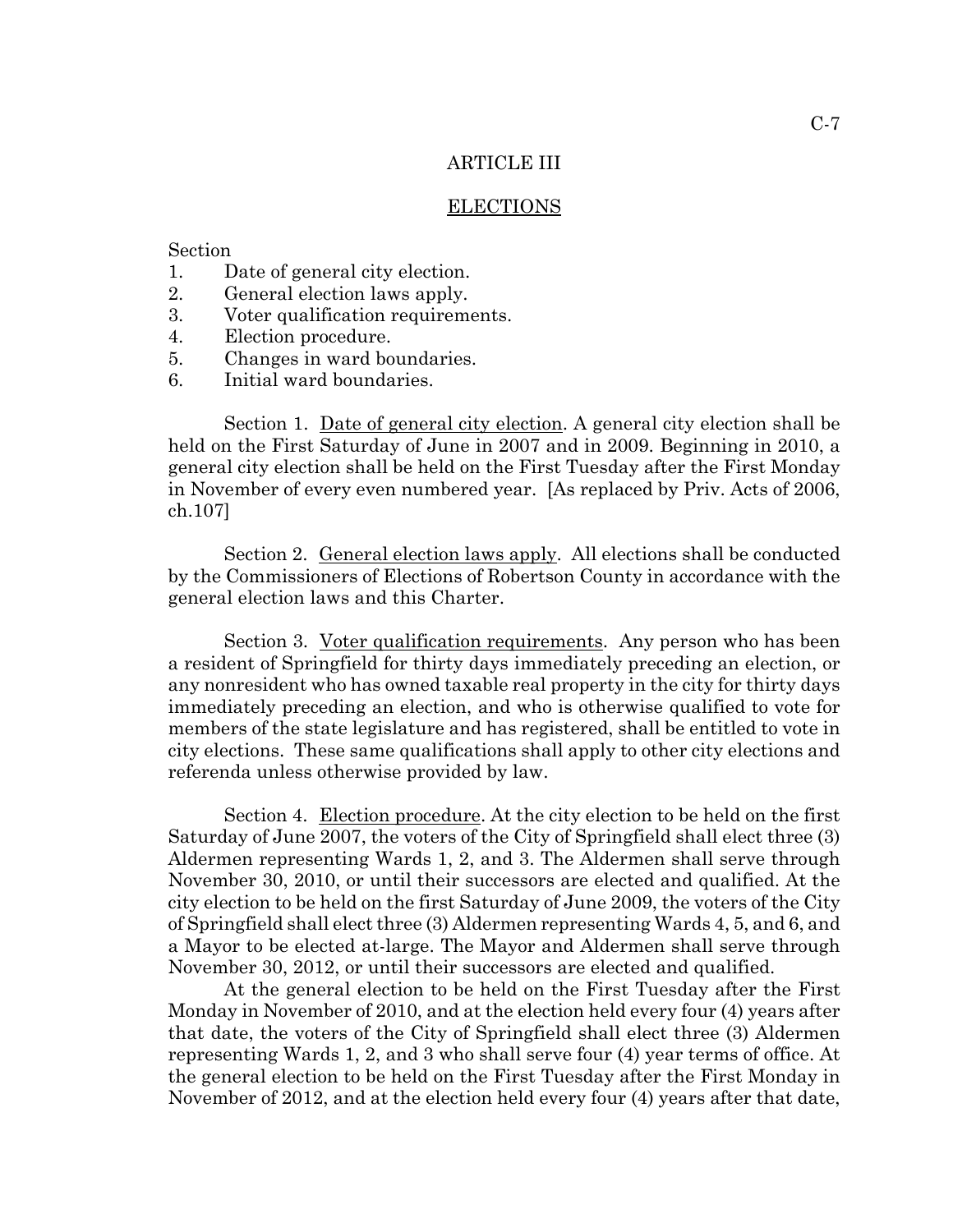the voters of the City of Springfield shall elect three (3) Aldermen representing Wards 4, 5, and 6, and a Mayor to be elected at-large, who shall serve four (4) year terms of office. The terms of Mayor and each Aldermen shall begin on December 1 following the election at which the Mayor and Aldermen are elected. [As replaced by Priv. Acts of 2006, ch.107]

Section 5. Changes in ward boundaries. The Board of Mayor and Aldermen may from time to time by ordinance duly adopted alter the boundaries of the wards; however, the boundaries of any ward may not be changed within forty-five days preceding an election. The number or wards shall not be changed.

Section 6. Initial ward boundaries.<sup>1</sup> The initial six (6) ward boundaries shall be as follows:

#### Ward 1

Ward 1 shall consist of the area inside boundaries described as beginning at the intersection of the L&N railroad track and Richard Street, then following south along Richard Street to W. 18th Avenue, then east along W. 18th Avenue to Leota Street, then north along Leota Street to W. 18th Avenue, then east along W. 18th Avenue to Main Street, then north on Main Street to 16th Avenue, then east along 16th Avenue to Batts Boulevard, then following northwest on Batts Avenue to 15th Avenue, then east along 15th Avenue to Hill Street, then north along Hill Street to the L&N railroad track, then southeast along the railroad track to the Springfield city limit line, then following the city limit line generally north to Poplar Avenue, then west along Poplar Avenue to Smith Street, then north along Smith Street to 5th Avenue, then west along 5th Avenue to Josephine Street, then south along Josephine Street to 8th Avenue, then west along 8th Avenue to Memorial Boulevard, then south along Memorial Boulevard to E. 10th Avenue, then west along E. 10th Avenue to the L&N railroad track, then north along the railroad track to the point of origin.

<sup>&</sup>lt;sup>1</sup>Ward boundaries have been changed by Ord. #092-04, June 1992; and Ord. #01-37, Dec. 2001. See page C-APP-1 at the end of the charter for the current ward boundaries.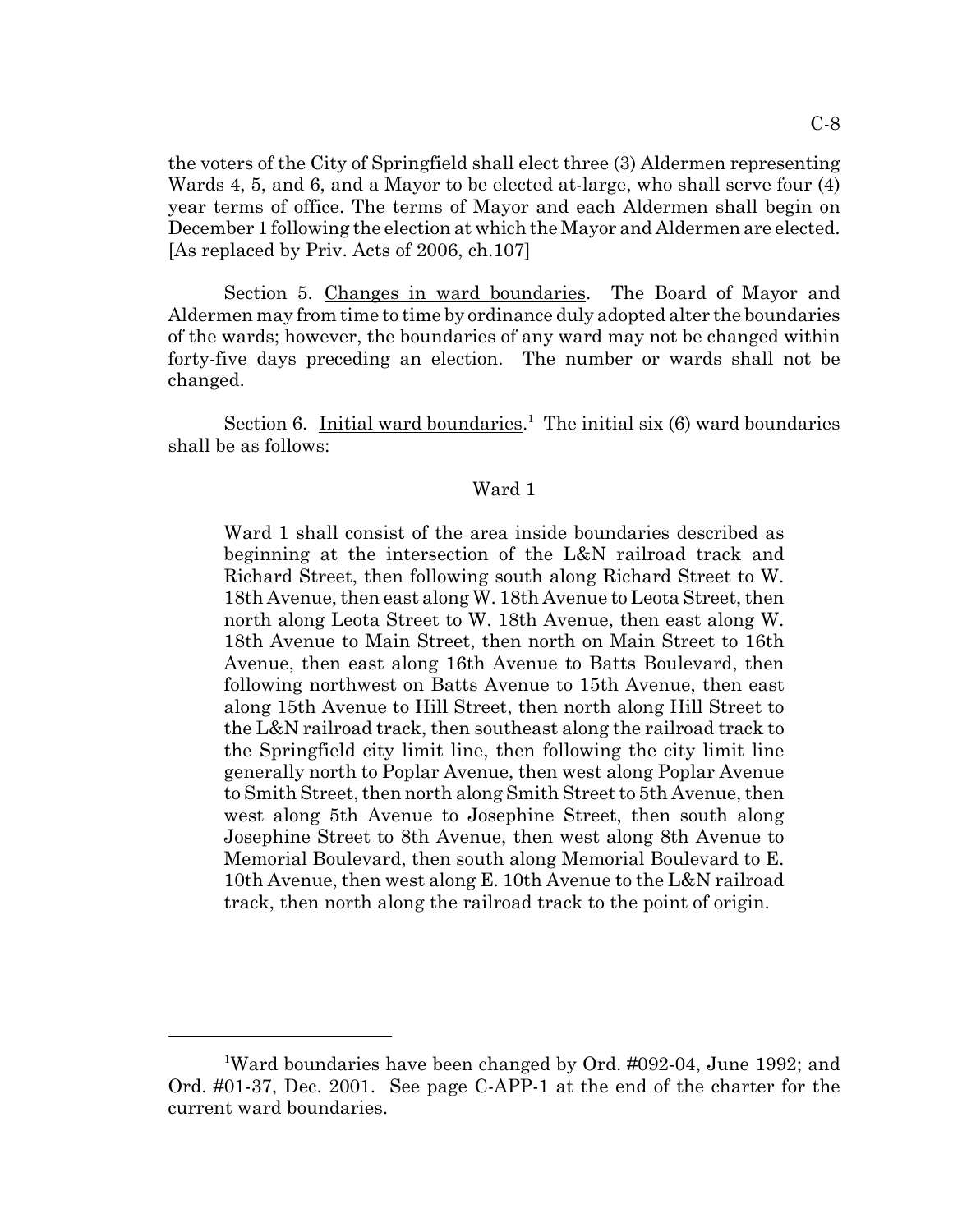#### Ward 2

Ward 2 shall consist of the area inside boundaries described as beginning at the intersection of state highway 49 and the Springfield city limit line, then following the city limits generally east then south to state highway 431 (South Main), then north along highway 431 (South Main) to W. 18th Avenue, then west along W. 18th Avenue to Leota Street, then south along Leota Street to W. 18th Avenue, then west along W. 18th Avenue to Richard Street, then north along Richard Street to the L&N railroad tracks, then northwest along the railroad tracks to state highway 49, then southwest along state highway 49 to the point of origin.

#### Ward 3

Ward 3 shall consist of the area inside boundaries described as beginning at the intersection of state highway 431 (South Main) and the Springfield city limit line, then following state highway 431 north (South Main) to 16th Avenue, then east along 16th Avenue to Batts Boulevard, then southeast along Batts Boulevard, which becomes state highway 41, to Circle Drive, then south on Circle Drive to Sunset Drive, then east along Sunset Drive to Rudolph Drive, then generally south along Rudolph Drive to Woodmont Drive, then southeast along woodmont Drive to Hickory Drive, then south along Hickory Drive to its end, then directly south from the end of Hickory Drive to the Springfield city limit line, then following the city limit generally west and south to the point of origin.

#### Ward 4

Ward 4 shall consist of the area inside boundaries described as beginning at the intersection of Hill Street and the L&N railroad track, then following south along Hill Street to E. 15th Avenue, then west along E. 15th Avenue to Batts Boulevard, then southeast along Batts Boulevard, which becomes state highway 41, to Circle Drive, then south on Circle Drive to Sunset Drive, then east along Sunset Drive to Rudolph Drive, then generally south along Rudolph Drive to Woodmont Drive, then southeast along Woodmont Drive to Hickory Drive, then south along Hickory Drive to its end, then directly south from the end of Hickory drive to the Springfield city limit line, then following the city limit generally east and north to the point where W. Hillcrest Drive, the city limit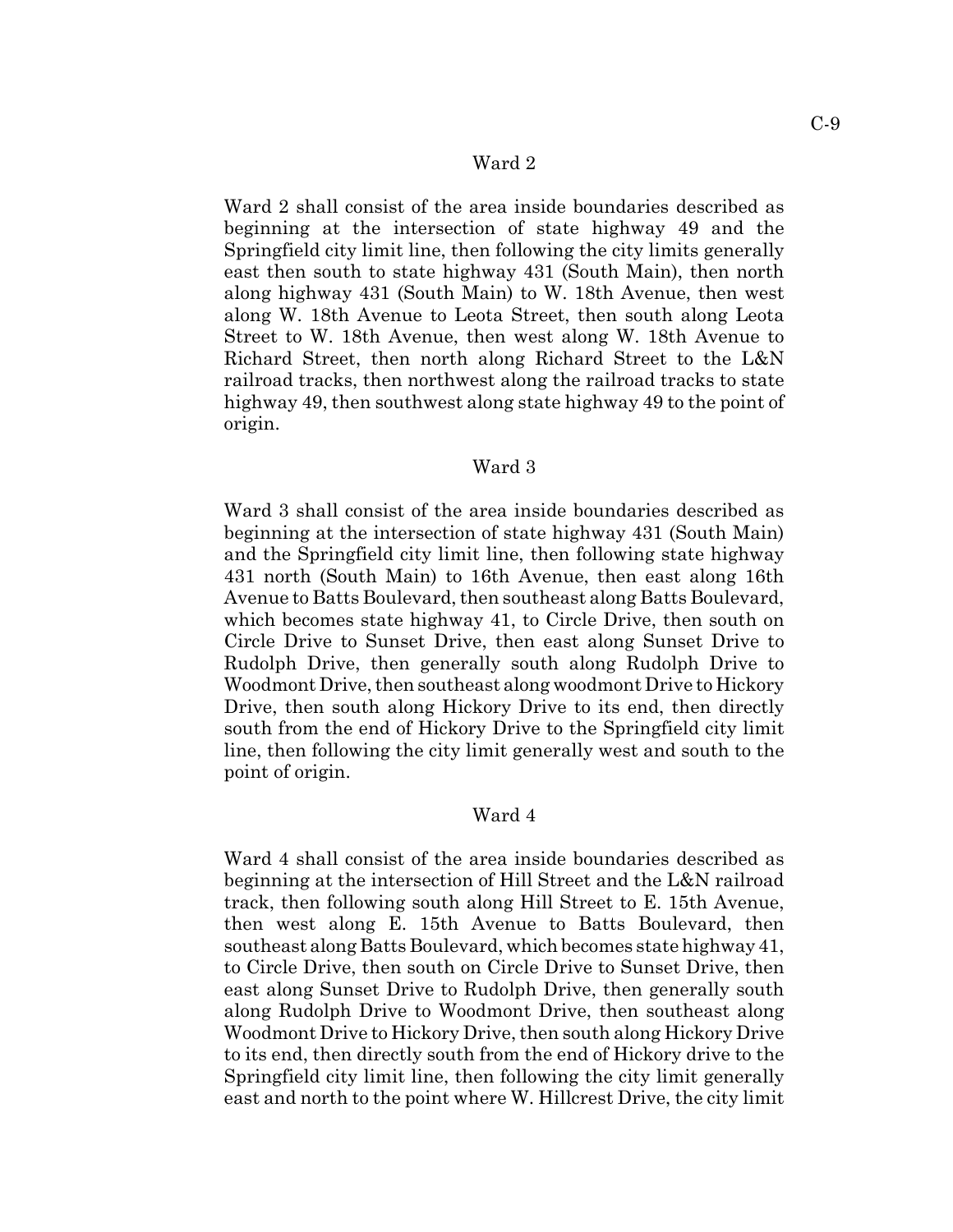line, and the L&N railroad track meet, then northwest along the railroad track to the point of origin.

#### Ward 5

Ward 5 shall consist of the area inside boundaries described as beginning at the intersection of 8th Avenue and Memorial Boulevard, then following north along Memorial Boulevard to E. 3rd Avenue, then west along E. 3rd Avenue to Walnut Street, then north along Walnut Street to W. 2nd Avenue, then west along W. 2nd Avenue to the Springfield city limit line, then following the city limit line generally north then east and south to Poplar Avenue, then west along Poplar Avenue to Smith Street, then north along Smith Street to 5th Avenue, then west along 5th Avenue to Josephine Street, then south along Josephine Street to 8th Avenue, then west along 8th Avenue to the point of origin.

#### Ward 6

Ward 6 shall consist of the area inside boundaries described as beginning at the intersection of 10th Avenue and Memorial Boulevard, then following north along Memorial Boulevard to E. 3rd Avenue, then west along E. 3rd Avenue to Walnut Street, then north along Walnut Street to W. 2nd Avenue, then west along W. 2nd Avenue to the Springfield city limit line, then following the city limit line generally south and west to state highway 49, then northeast along state highway 49 to the L&N railroad track then east along the railroad track to 10th Avenue then east along 10th Avenue to the point of origin.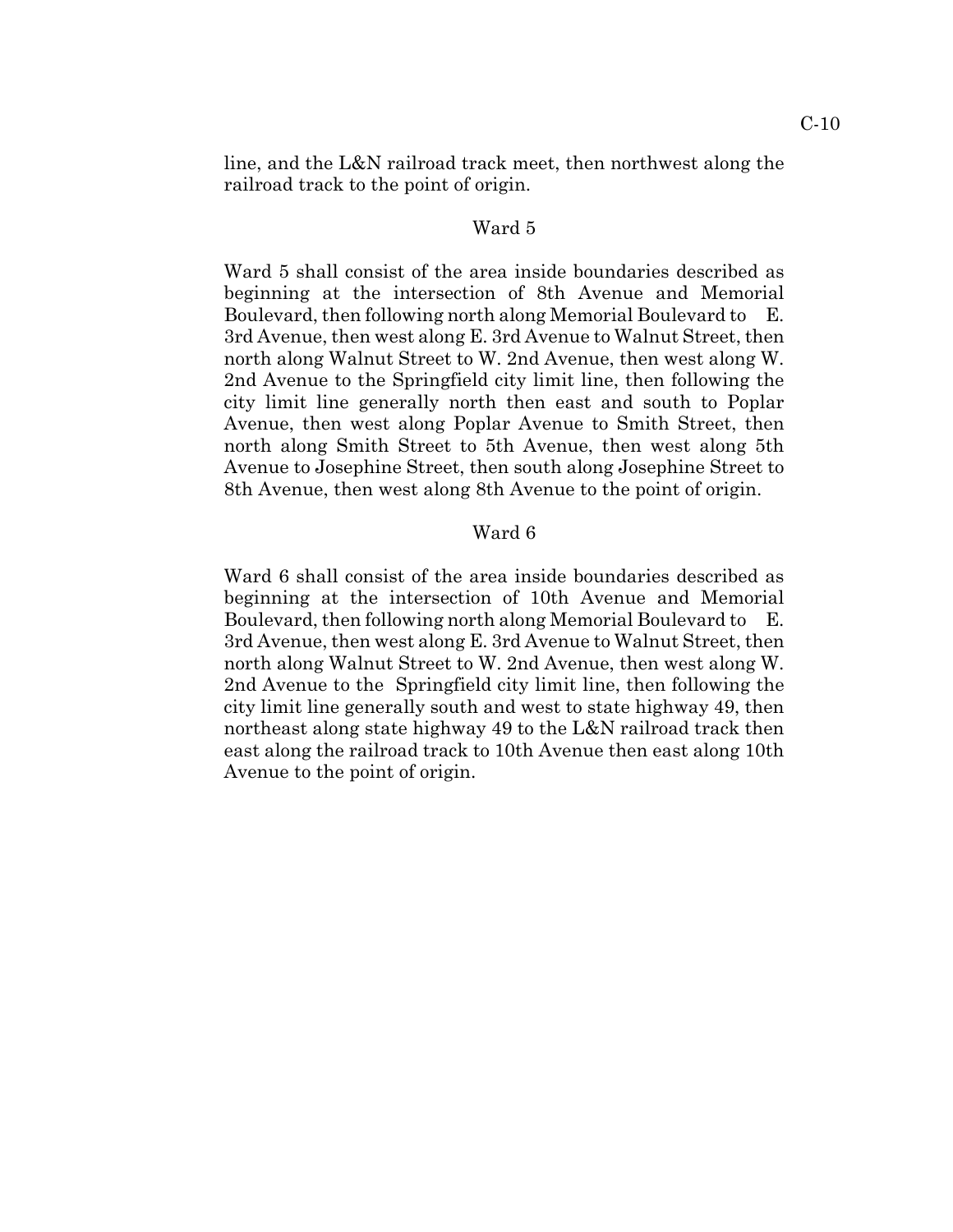#### ARTICLE IV

#### BOARD OF MAYOR AND ALDERMEN

#### Section

- 1. Composition.
- 2. Election of vice-mayor.
- 3. Qualifications for office.
- 4. Salaries.
- 5. Time and place of meetings.
- 6. The office of mayor.
- 7. Vacancies.
- 8. Oath of office.
- 9. Quorum, attendance, and adjournment.
- 10. Proceedings.
- 11. Removal of mayor or alderman from office.
- 12. Ordinance procedure.
- 13. Legislative action which must be exercised by ordinance.
- 14. Board of Mayor and Aldermen not to interfere, etc., with city manager in the appointment of officers and employees; Board of Mayor Aldermen to deal with administrative service solely through city manager.

Section 1. Composition. The governing body of Springfield shall consist of the Mayor and six Aldermen elected by the voters of Springfield pursuant to the provisions of this charter, and after the election of the Vice-Mayor as provided by this charter, shall be known as the Board of Mayor and Aldermen. As provided herein, the Mayor shall be elected from the city at-large and the Alderman shall be elected from their respective wards; and except for the initial election the term of office for the Mayor and Aldermen shall be four (4) years; and as herein provided their terms shall be staggered.

Section 2. Election of Vice-Mayor. The Board of Mayor and Aldermen at the first regular meeting in December, after the general city election in every even numbered year, shall elect one (1) of their members as Vice-Mayor to carry out the duties of the Mayor in his or her absence, for a term of two (2) years. If the office of Mayor becomes vacant, the Vice-Mayor shall become Mayor for the remainder of the unexpired term or until the next general election, whichever occurs first, at which time the voters shall elect a Mayor to fill the unexpired term. If the vacancy occurs less than twenty (20) days before the latest time for filing nominating petitions for candidates in that election, the Vice-Mayor shall fill the vacancy until the end of the mayoral term. The Board of Mayor and Aldermen shall elect another of its members to the office of Vice-Mayor to serve the remainder of the unexpired two (2) year Vice-Mayor's term.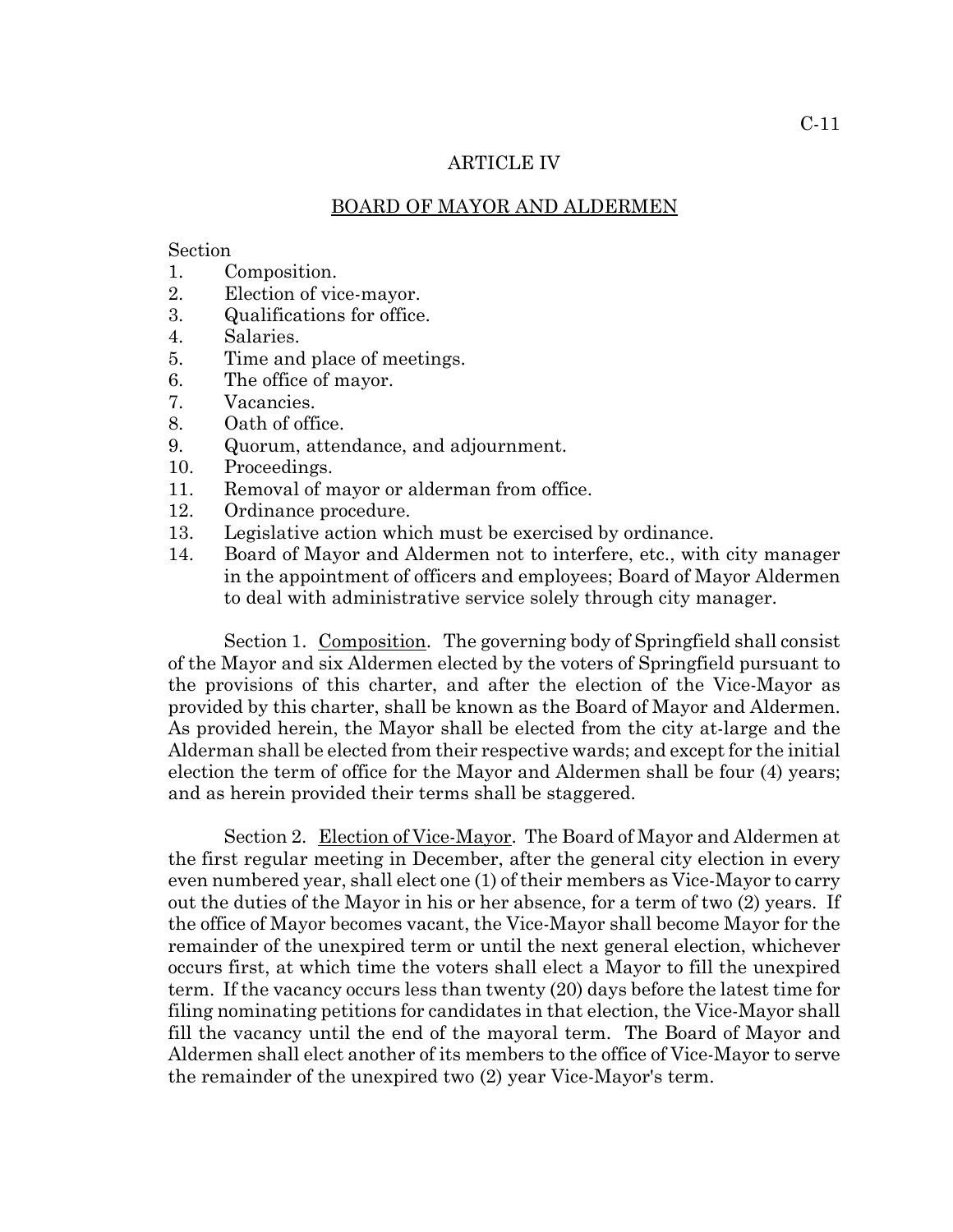Upon the expiration of the Vice-Mayor's term on June 30, 2013, the Board of Mayor and Aldermen shall, at its regular meeting in June 2013, elect one (1) of its members to serve as Vice-Mayor from July 1, 2013 until the first regular meeting in December 2014, at which time another election for Vice-Mayor shall be held for a term of two (2) years. [As replaced by Priv. Acts 1994, ch. 172, § 1; and Priv. Acts 2013, ch. 12]

Section 3. Qualifications for office. The Mayor and Aldermen shall be qualified voters of the City and shall hold no other public office except as a Notary Public or member of the National Guard or Military Reserve. No person shall be eligible to the office of Mayor unless he shall have been for at least one (1) year next preceding his election a resident of Springfield. No person shall be eligible to the office of Alderman unless he shall have been for at least one (1) year next preceding his election a resident of the ward in which he seeks election. If the Mayor or an Alderman shall cease to possess any of these qualifications, or shall be convicted of any crime involving moral turpitude, his office shall immediately become vacant. No person shall become Mayor or Alderman who has been convicted of malfeasance in office, bribery, or other corrupt practice or crime.

Section 4. Salaries. The Board of Mayor and Alderman may set the annual salary of the Mayor and Aldermen by ordinance; provided, however, that until those salaries are so set, the salary of the Mayor shall be four hundred dollars (\$400.00) per month, and the salary of each Alderman shall be two hundred dollars (\$200.00) per month.<sup>1</sup> [As replaced by Priv. Acts 2000, ch. 84, § 1]

Section 5. Time and place of meetings. The Board of Mayor and Aldermen shall, by Ordinance, fix the time and place at which the regular meetings of the Board of Mayor and Aldermen shall be held. Until otherwise provided by Ordinance, the regular meeting of the board of mayor and aldermen shall be held at 7:30 p.m. on the third Tuesday of each month. When such day falls on a legal holiday, the meeting shall be on the next following day unless otherwise prescribed by the Board of Mayor and Aldermen. Whenever in the opinion of the Mayor or of any three (3) Aldermen, the welfare of the City demands it, the Recorder shall call a special meeting of the Board of Mayor and Aldermen. [As replaced by Priv. Acts 1991, ch. 172, § 2]

Section 6. The office of mayor. The Mayor shall preside at all meetings of the Board of Mayor and Aldermen at which he is present, and in his absence,

<sup>&</sup>lt;sup>1</sup>The annual salary of the Mayor and Aldermen are set out in Ord. #00-32, Jan. 2001, and shall become effective on July 1, 2003.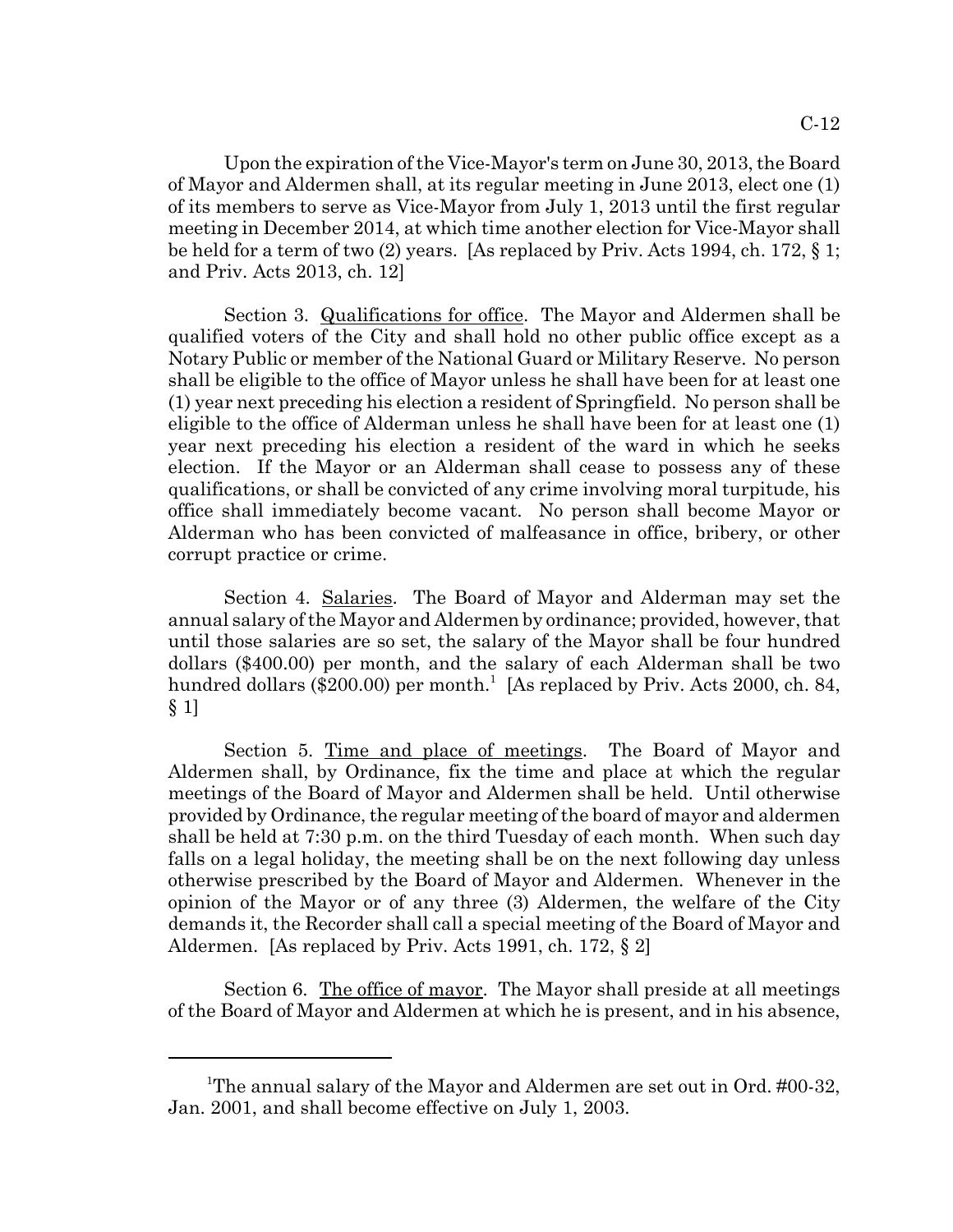the Vice-Mayor shall preside, and in the absence of the Mayor and Vice-Mayor, the Board of Mayor and Aldermen shall designate one of their number to preside. The Mayor shall be the ceremonial head of the City, and shall be the officer upon which process against the City may be served. He shall have a vote in Board of Mayor and Aldermen on all matters, but no veto power.

Section 7. Vacancies. Any vacancy in the office of alderman shall be filled by the remaining members of the board of mayor and aldermen, and the alderman so appointed shall be a qualified resident of the ward and shall serve for the remainder of the unexpired term or until the next municipal election, whichever occurs first, at which time voters of the ward shall fill the vacancy. If the vacancy occurs less than twenty (20) days before the latest time for filing nominating petitions for the candidates in that election, the appointed alderman shall serve until the end of the four (4) year aldermanic term. Provided, however, that only one (1) vacancy shall be filled by appointment made by the Board of Mayor and Aldermen; and, in the event of any additional vacancy after the first, the Board of Mayor and Aldermen shall forthwith, by Resolution, call upon the Election Commissioners for Robertson County to call a special election for the purpose of filling any such additional vacancy. The Election Commissioners for Robertson County, when thus called upon by the Board of Mayor and Aldermen, shall immediately call such special election and appoint the necessary officers therefor, and said special election shall be held in the same manner as provided in this Charter for general City elections. The Alderman elected at such special election so held shall hold office for the remainder of the unexpired term; provided, however, that the foregoing provisions with reference to filing any additional vacancy after the first by a special election shall not apply to any additional vacancy in the Board of Mayor and Aldermen occurring less than one hundred-eighty (180) days prior to any general City Election; and in the latter event, such additional vacancy occurring less than one hundred-eighty (180) days parlor to any general City Election shall be filled by appointment made by the remaining members of the Board of Mayor and Aldermen, and the Mayor or Alderman so appointed shall serve until his successor elected at the next general election is qualified.

In the event of the occurrence of any vacancy in the Board of Mayor and Aldermen which may, under the provisions of this Section, be filled by appointment by the Mayor and remaining Aldermen, and such Mayor and remaining Aldermen shall fail or neglect to fill such vacancy within 20 days of its occurrence, it shall be the duty of the Election Commissioners of Robertson County, upon certification of such facts to them by any Alderman, to call and cause to be held, as hereinabove provided, a special election for the purpose of filling such vacancy, provided such certification be made to the Election Commissioners for Robertson County within sufficient time to permit the holding and completion of such special election at least 180 days prior to the next general City election. [As replaced by Priv. Acts 1994, ch. 172, § 3]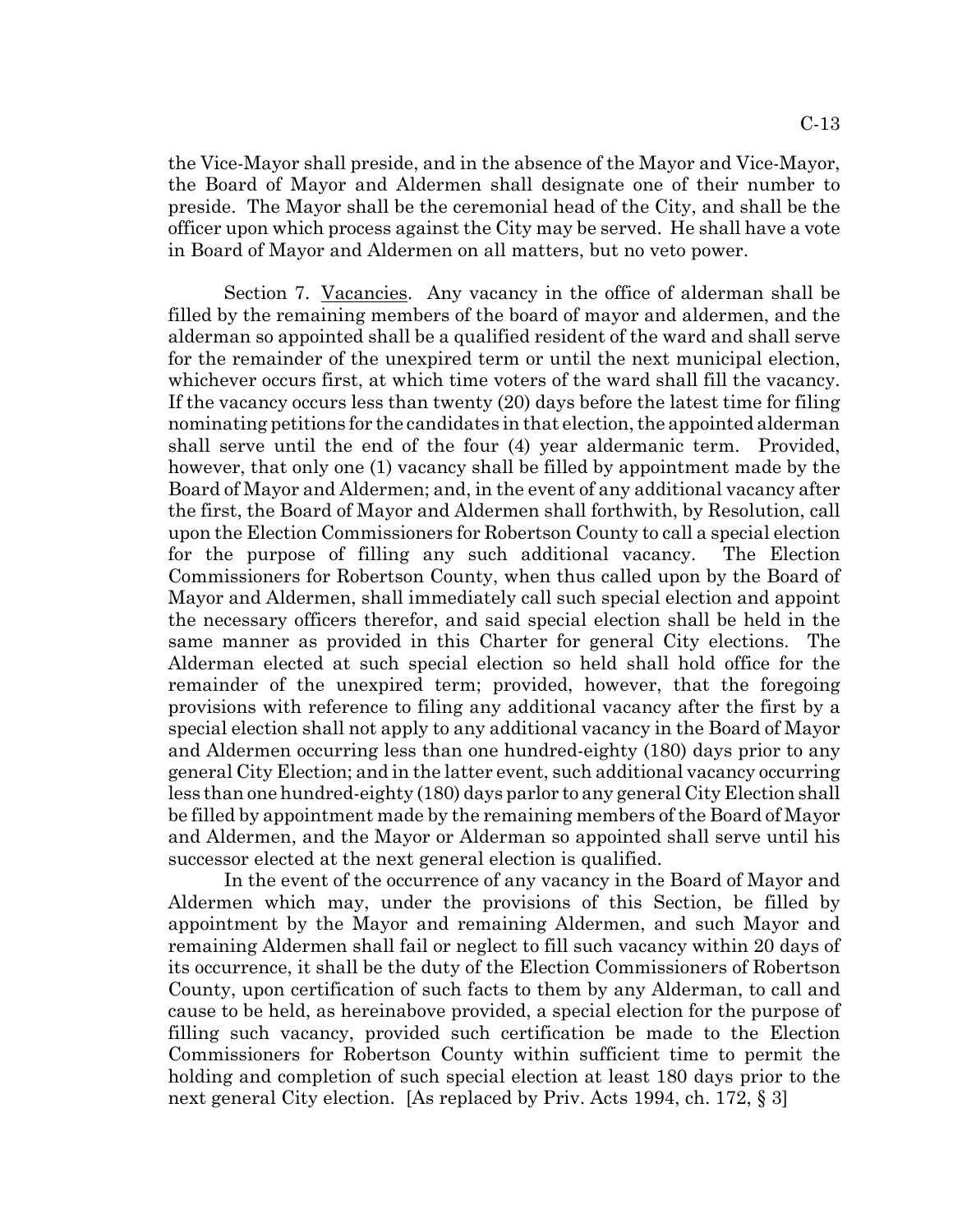Section 8. Oath of office. The Mayor and Aldermen, before entering upon their duties, shall each take and subscribe and file with the Recorder an oath or affirmation that he will support the Constitution of the United States and of the State of Tennessee and the Charter and Ordinances of the City of Springfield, and that he will faithfully discharge the duties of his office.

Section 9. Quorum, attendance, and adjournment. A majority of all the members of said Board of Mayor and Aldermen shall constitute a quorum, but a smaller number may adjourn from day to day and may compel the attendance of the absentees in such manner and under such penalties as the Board of Mayor and Aldermen may provide.

A regular meeting at which a quorum is present may be adjourned by a majority vote, either from day to day or from time to time; but no such adjournment shall be taken to a date beyond the preceding the next regular meeting; and any adjourned meeting shall continue as a regular meeting throughout said adjournment.

Section 10. Proceedings. Said Board of Mayor and Aldermen may determine the rules of its proceedings, subject to this Charter. It shall have power to subpoena witnesses and order the production of books and papers relating to any subject within its jurisdiction; to call upon the Chief of Police to execute its process; and to arrest and punish by fine any person refusing to obey such subpoena or order. No fine for any one offense under this Section shall exceed fifty dollars or the maximum allowed by state law. Its presiding officer or the chairman of any committee may administer oaths to witnesses. It shall keep a journal of its proceedings, and the vote on every question shall be entered thereon.

Section 11. Removal of mayor or alderman from office. The Mayor or any Alderman may be removed from office by the Board of Mayor and Aldermen for crime or misdemeanor in office, for grave misconduct showing unfitness for public duty or for permanent disability, all other members of the Board of Mayor and Aldermen voting for said removal. The proceedings for such removal shall be upon specific charges in writing, which, with a notice stating the time and place of the hearing, shall be served on the accused or published at least seven (7) days prior to said hearing in a newspaper of general circulation in the City. The hearing shall be made public and the accused shall have the right to appear and defend in person and by counsel, and have process of the Board of Mayor and Aldermen to compel the attendance of witnesses in his behalf. Such vote shall be determined by yeas and nays and the names of the members voting for or against such removal shall be entered in the journal. Immediately upon the vote for removal the term of the accused shall expire and his official status, power and authority shall cease without further action. Any one removed hereunder shall have the right of appeal, within ten days, to the Circuit Court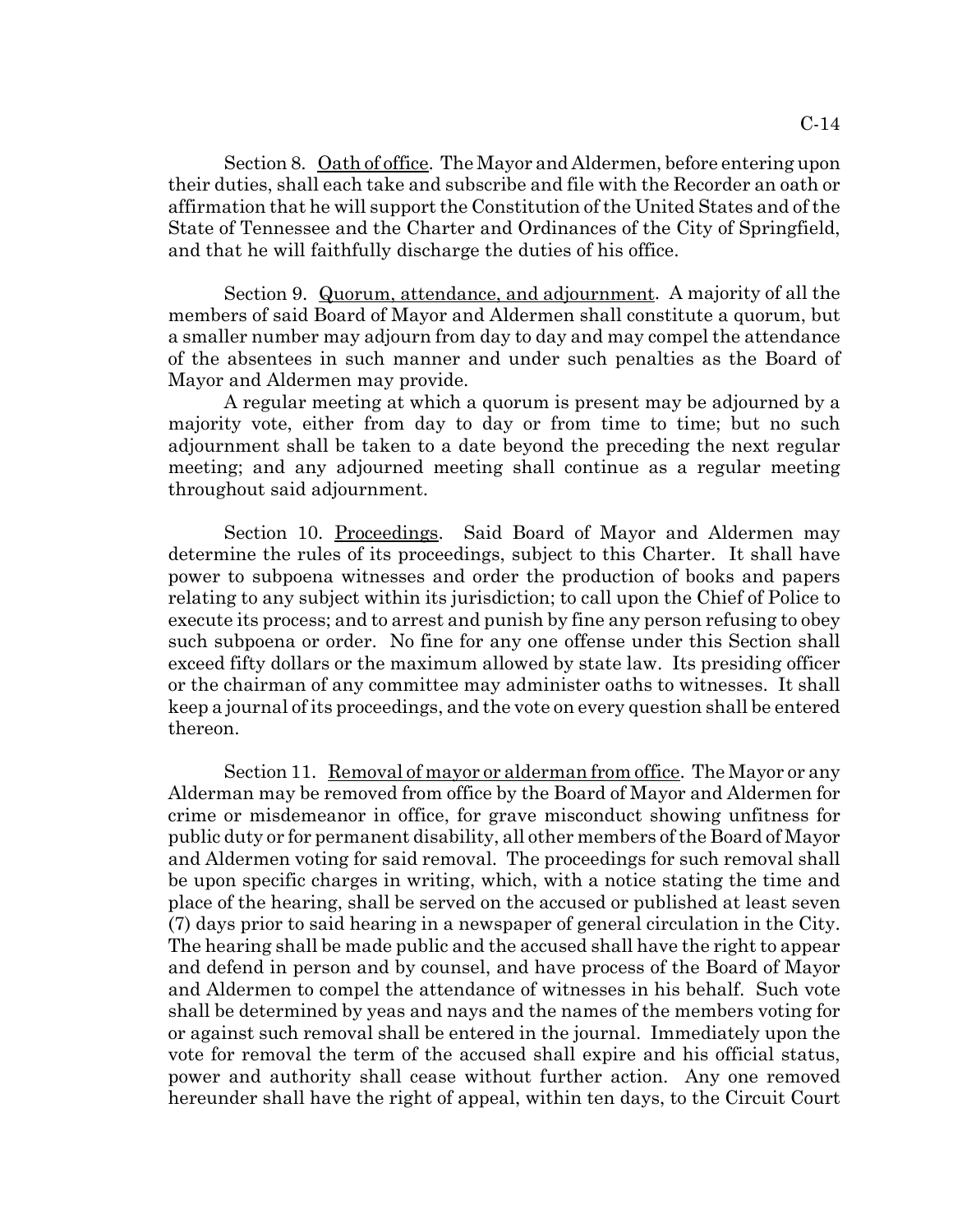of Robertson County. Upon any such appeal being taken, the Recorder shall make and certify to the clerk of said Circuit Court a complete transcript of the entire removal proceedings. The Judge of said Court shall hear and determine the cause solely upon transcript record, and no additional evidence shall be introduced. The City or the accused, if either be dissatisfied with the decree of the Court, may appeal to the Supreme Court as in other cases.

Section 12. Ordinance procedure. All ordinances shall begin with the clause, "Be it ordained by the Board of Mayor and Aldermen of Springfield, Tennessee." An ordinance may be introduced by any member of the Board of Mayor and Aldermen. The body of ordinances may be omitted from the minutes on first and second readings, but reference therein shall be made to the ordinance by title and/or subject matter. Every ordinance shall be passed on three different days, at regular, special or adjourned meetings. Except in the ordinance adopting the budget, no material or substantial amendment may be made on final passage, unless such amendment be passed in the same manner as an amendment to an existing ordinance. Every ordinance shall be effective upon final passage unless by its terms the effective date is deferred. Every ordinance upon final passage shall be signed by the presiding officer of Board of Mayor and Aldermen, and shall be immediately taken charge of by the Recorder, and by him numbered, copied in an ordinance book and there authenticated by the signature of the Recorder, and filed and preserved in the Recorder's office.

Section 13. Legislative action which must be exercised by ordinance. Except as otherwise provided by general law or this Charter, legislative action of the Board of Mayor and Aldermen shall be by ordinance when granting, renewing or extending public franchises; creating, abolishing or combining departments or offices; authorizing the borrowing of money; exercising the police power; levying taxes; adopting the budget; providing a fine or other penalty or establishing a rule or regulation for violation of which a fine or other penalty is imposed; amending or repealing an existing ordinance; or regulating the rate charged for its services by a public utility; fixing fees, service charges and utility rates; except that:

(a) natural gas rates may be adjusted by the Director of the City Gas Department to adjust for price changes in the market with a report explaining such rate change to the Board at its next regular meeting; and

(b) electric rates which merely pass through changing rates charged by the supplier of electricity may be adjusted by the Director of the City Electric Department with a report explaining such rate change to the Board at its next regular meeting. [As replaced by Priv. Acts 2010, ch. 49]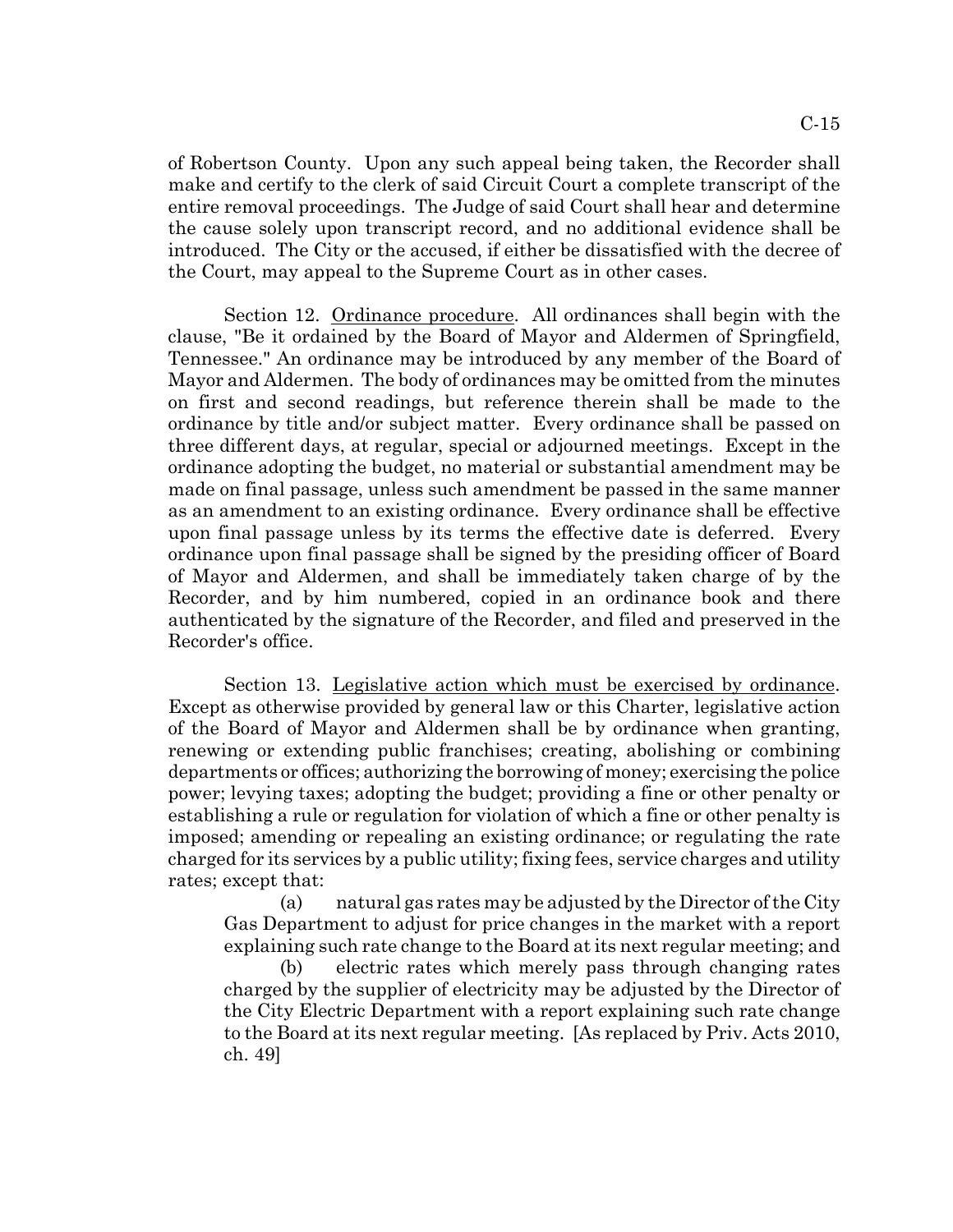Section 14. Board of Mayor and Aldermen not to interfere, etc., with city manager in the appointment of officers and employees; Board of Mayor Aldermen to deal with administrative service solely through city manager. The Board of Mayor and Aldermen nor any of its members shall dictate the appointment of any person to office or employment by the city manager, or in any manner interfere with him, or prevent him from exercising his own judgment in the appointment of officers and employees in the administrative service of the city. Except for the purpose of inquiry, the Board of Mayor and Aldermen and its members shall deal with the administrative service of the city solely through the city manager, and neither the Board of Mayor and Aldermen nor any member thereof shall give orders to any of the subordinates of the city manager, either publicly or privately.

#### ARTICLE V

#### CITY MANAGER

Section

- 1. Appointment and removal of city manager.
- 2. Acting city manager.
- 3. Powers and duties.

Section 1. Appointment and removal of city manager. The Board of Mayor and Aldermen shall appoint and fix the salary of the city manager, who shall serve at the will of the Board of Mayor and Aldermen, provided, however, that he may not be removed within twelve (12) months from the date on which he assumed his duties, except for incompetence, malfeasance, misfeasance, or neglect of duty. In case of his removal within said period, he may demand written charges and a public hearing thereon before the Board of Mayor and Aldermen prior to the date on which his final removal shall take effect; but the decision and action of the Board of Mayor and Aldermen on such hearing shall be final, and pending such hearing, the Board of Mayor and Aldermen may suspend him from duty.

Section 2. Acting city manager. The Board of Mayor and Aldermen shall designate an administrative officer of the city as acting City Manager to serve during any temporary absence or disability of the Manager.

Section 3. Powers and duties. The City Manager shall be the chief administrative officer of the city; responsible to the Board of Mayor and Aldermen for the direction and administration of all offices, departments, and activities placed in his charge by this charter or the Board of Mayor and Aldermen. The powers and duties of the City Manager shall be: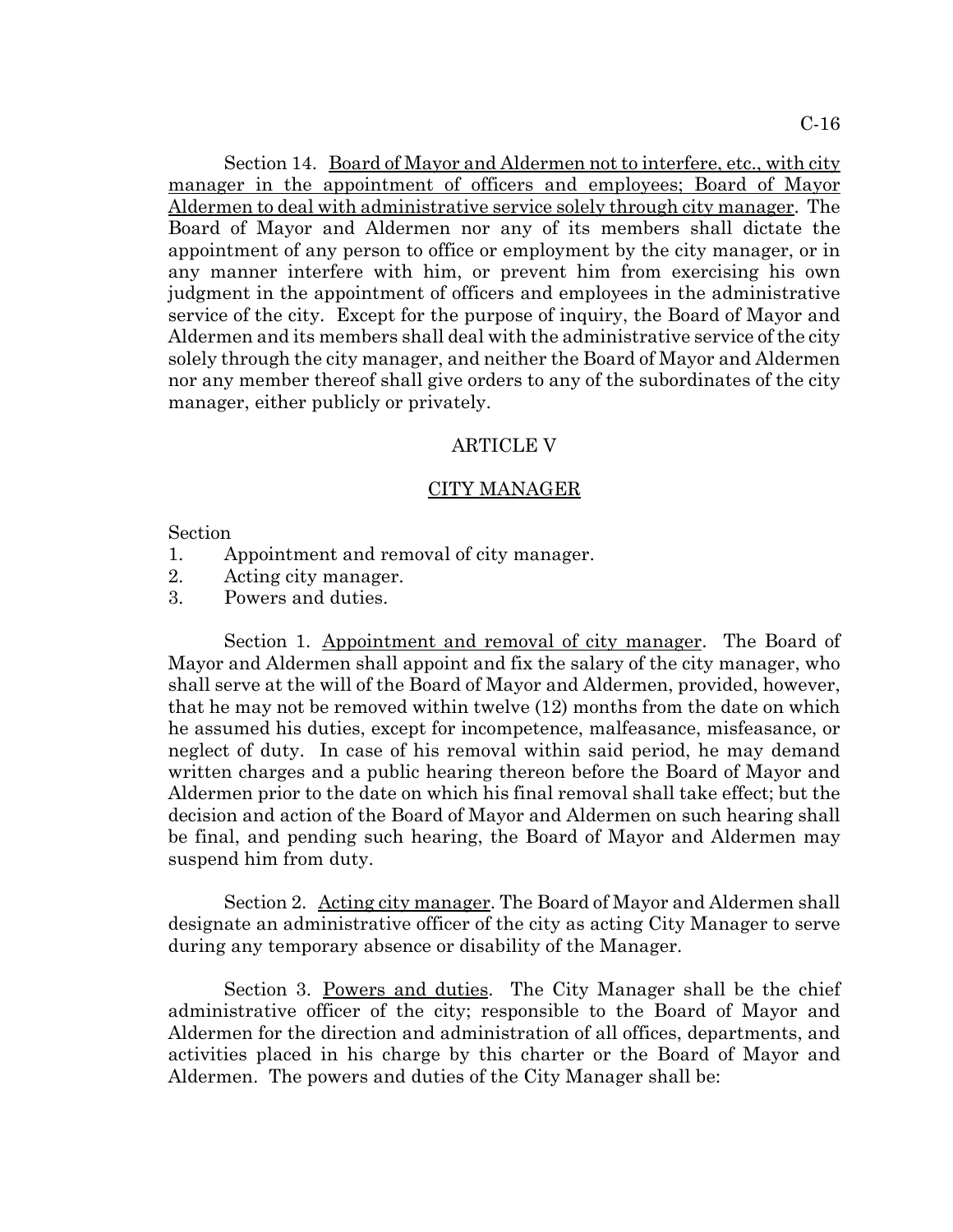(1) To appoint, remove or otherwise discipline all department heads and all subordinate officers and employees, all appointments to be made upon merit and fitness alone. He may authorize any administrative officer who is subject to his direction and supervision to exercise these powers with respect to subordinates in that officer's department or office.

(2) To see that all laws and ordinances, subject to enforcement by him or by officers subject to his direction, are enforced, and upon knowledge or information of any violation thereof, to see that prosecutions are instituted.

(3) To attend all Board of Mayor and Aldermen meetings and to have the right to take part in any discussions, but not to vote.

(4) To prepare and submit an annual operating budget and an annual capital budget update to the Board of Mayor and Aldermen at the appropriate time.

(5) To submit to the Board of Mayor and Aldermen a complete report on the financial condition of each department of the city at the end of each month.

(6) To make such other reports on the activities of the city as the Board of Mayor and Aldermen may require or as he sees the need for and to make such recommendations as in his opinion, are necessary to improve the effectiveness and efficiency of the city's operations or as are needed for the overall good of the city.

(7) To act as purchasing agent for the city, purchasing all materials, supplies, and equipment needed by the city in accordance with state law and procedures established by the Board of Mayor and Aldermen.

(8) To perform other duties required by this Charter or the Board of Mayor and Aldermen.

#### ARTICLE VI

#### CITY RECORDER

Section

- 1. Appointment, compensation, and specific requirements, powers, and duties of office.
- 2. Shall keep minutes.
- 3. Shall be custodian of public records, bonds, etc.
- 4. Shall provide and certify copies of records, papers, etc.
- 5. Shall generally supervise and keep records of fiscal affairs.
- 6. Shall be treasurer.
- 7. Shall preside over city court.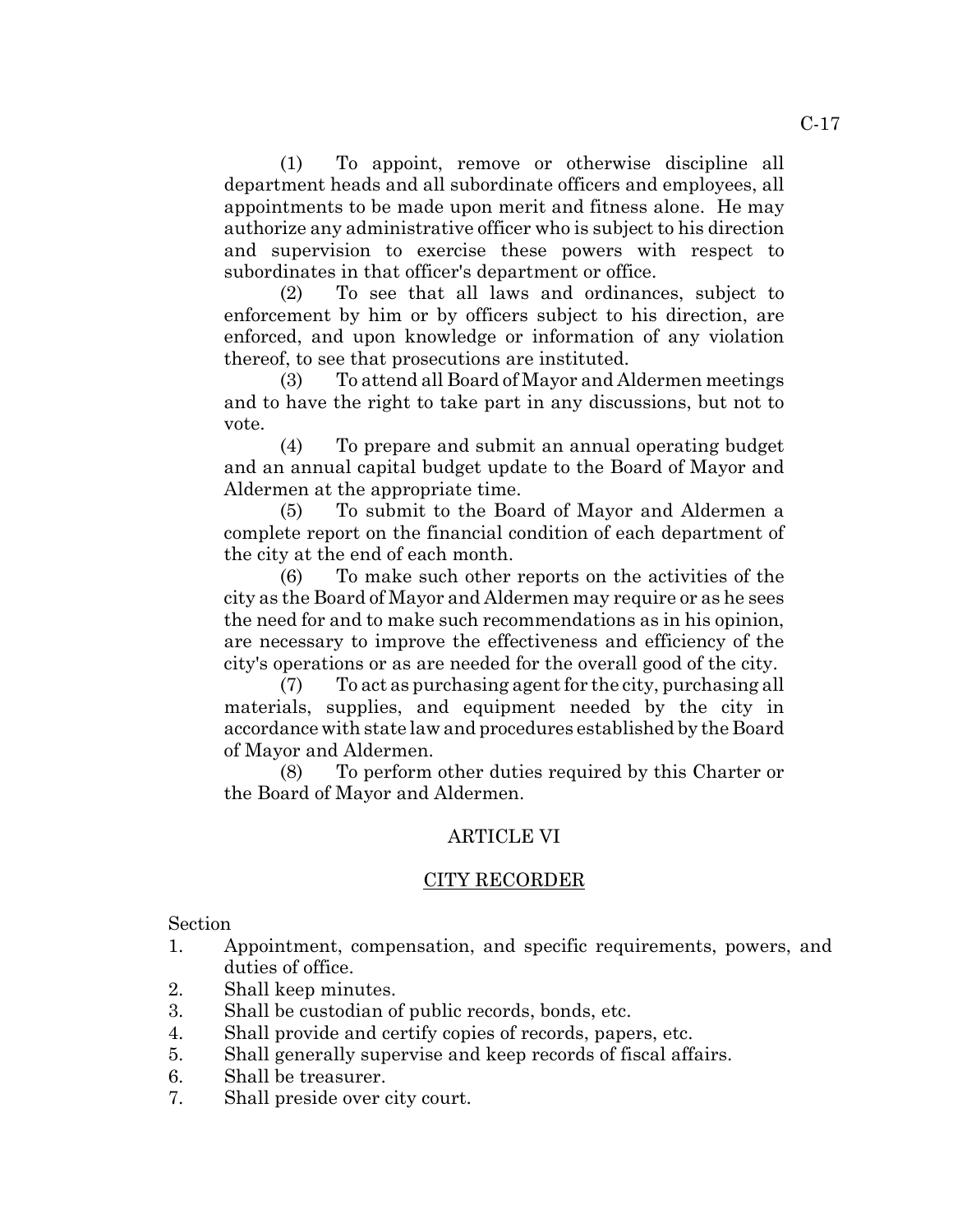- 8. Shall perform any other duties imposed.
- 9. Appointment of recorder pro tempore.

Section 1. Appointment, compensation, and specific requirements, powers, and duties of office. The Recorder shall be appointed by the City Manager and shall be the head of the department of finance. He shall receive a salary to be fixed by the Board of Mayor and Aldermen; give such bond to the City for not less than ten thousand dollars, as may be provided by ordinance. He shall have a seat and a voice, but no vote, in the Board of Mayor and Aldermen. He shall by his signature and the City seal, attest all instruments signed in the name of the City and all official acts of the Mayor. He shall have power to administer oaths.

Section 2. Shall keep minutes. It shall be the duty of the Recorder to be present at all meetings of the Board of Mayor and Aldermen and to keep a full and accurate record of all business transacted by the same, to be preserved in permanent book form.

Section 3. Shall be custodian of public records, bonds, etc. The Recorder shall have custody of and preserve in his office, the City seal, the public records, original rolls of ordinances, ordinance books, minutes of the Board of Mayor and Aldermen, contracts, bonds, title deeds, certificates and papers, all official indemnity or security bonds (except his own bond, which shall be in the custody of the Mayor), and all other bonds, oaths and affirmations and all other records, papers and documents not required by this Charter or by ordinance to be deposited elsewhere, and register them by numbers, dates and contents, and keep an accurate and modern index thereof.

Section 4. Shall provide and certify copies of records, papers, etc. The Recorder shall provide, and, when required by any officer or person, certify copies of records, papers and documents in his office and charge therefor, for the use of the City, such fees as may be provided by ordinance; cause copies of ordinances to be printed, as may be directed by the Board of Mayor and Aldermen, and kept in his office for distribution.

Section 5. Shall generally supervise and keep records of fiscal affairs. The Recorder as the head of the department of finance, shall exercise a general supervision over the fiscal affairs of the City, and general accounting supervision over all the City's property, assets and claims, and the disposition thereof. He shall be the general accountant and internal auditor of the City; shall have custody of all papers, records and vouchers relating to the fiscal affairs of the City, and the records in his office shall show the financial operations and condition, property, assets, claims and liability of the City, all expenditures authorized and all contracts in which the City is interested.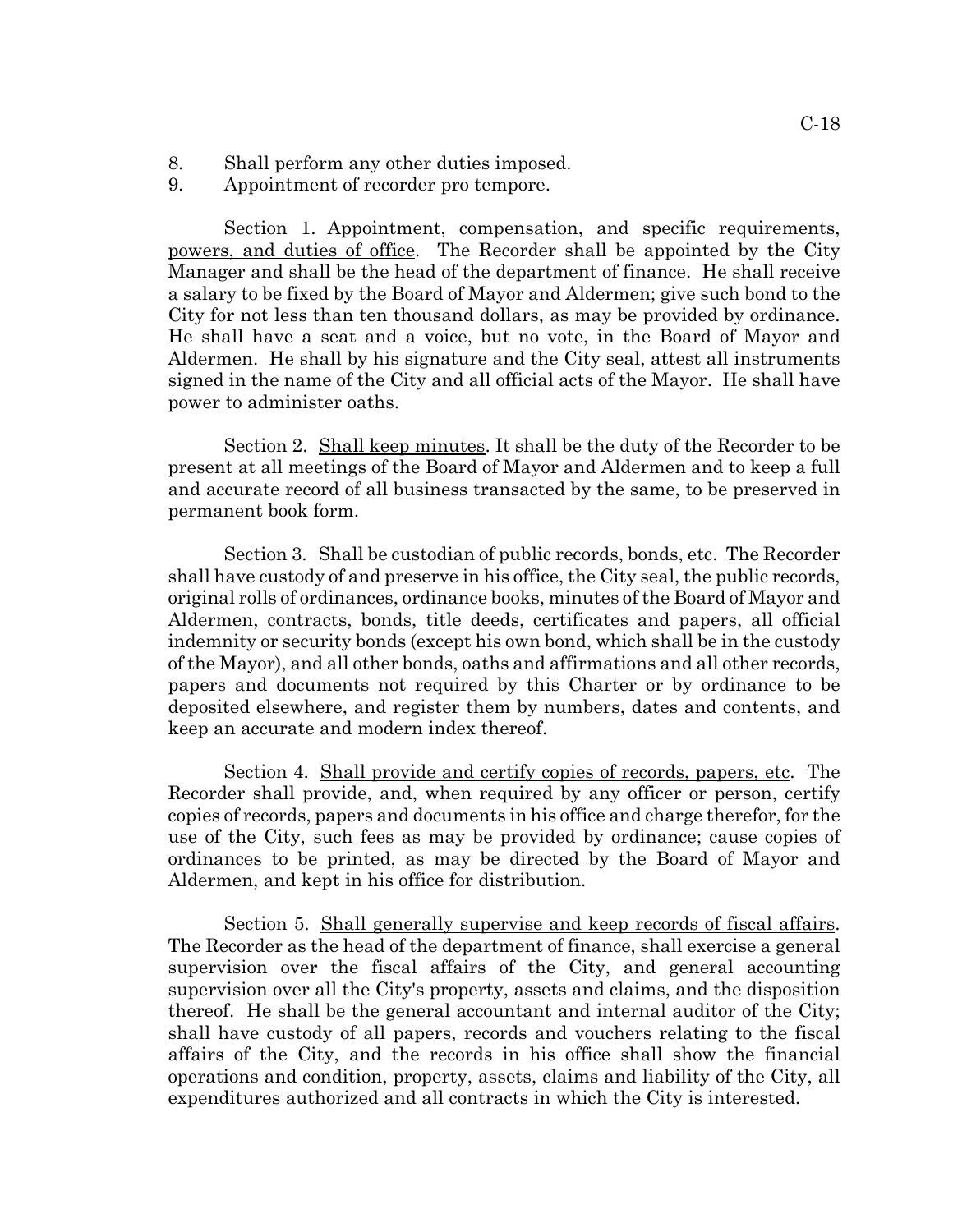Section 6. Shall be treasurer. The Recorder shall be the Treasurer of the City; as such it shall be his duty to collect, receive and receipt for the taxes and all monies, other revenues and bonds from all departments of the City, and the proceeds of its bond issues, and to disburse the same.

Section 7. Shall preside over city court. The Recorder shall also preside over the City court until a City Judge has been appointed and qualified as provided for in this Charter.

Section 8. Shall perform any other duties imposed. The Recorder shall also perform any other duties imposed upon him by this Charter or by ordinance.

Section 9. Appointment of recorder pro tempore. In event of the temporary absence or disability of the Recorder, the City Manager may by an instrument in writing appoint a Recorder pro tempore who shall have and exercise all the powers of the regular Recorder.

#### ARTICLE VII

#### CITY ATTORNEY

Section

1. Qualifications.

2. Appointment, duties, and compensation.

Section 1. Qualifications. The City Attorney shall be an attorney at law entitled to practice in the courts of the State of Tennessee.

Section 2. Appointment, duties, and compensation. The City Attorney shall be appointed by the Board of Mayor and Aldermen and shall direct the management of all litigation in which the City is a party, including the function of prosecuting attorney in the City Court; represent the City in all legal matters and proceedings in which the City is a party or interested, or in which any of its officers is officially interested; attend all meetings of the Board of Mayor and Aldermen; advise the Board of Mayor and Aldermen, and committees or members thereof, the City Manager, and the heads of all departments and divisions as to all legal questions affecting the City's interests; and approve as to form all contracts, deeds, bonds, ordinances, resolutions and other documents to be signed in the name of or made by or with the City. His compensation shall be as fixed by the Board of Mayor and Aldermen and he shall serve at the will of Board of Mayor and Aldermen.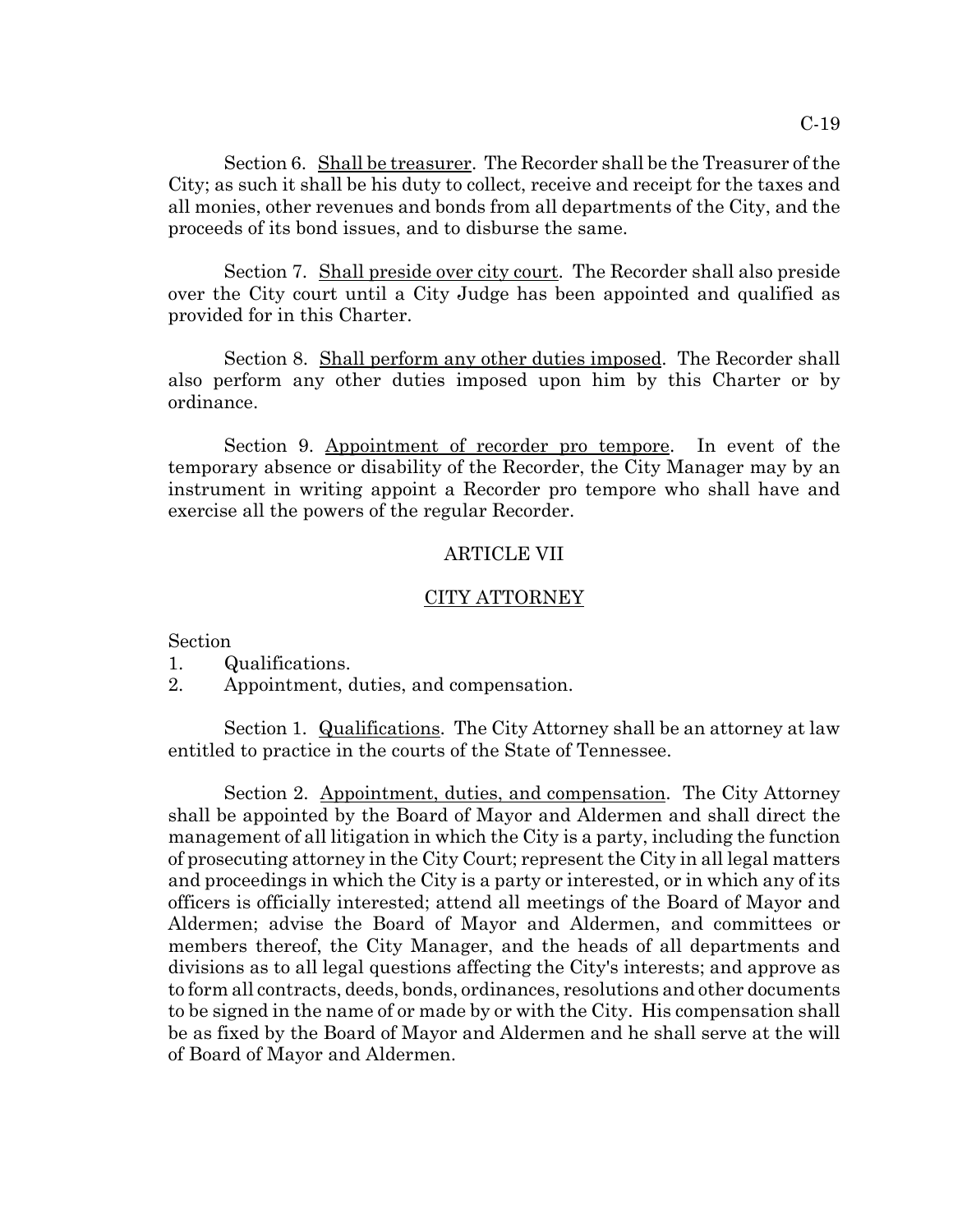#### ARTICLE VIII

#### ADMINISTRATION

Section

- 1. Departments, offices, and agencies generally.
- 2. Direction and supervision of departments, offices, and agencies.
- 3. Personnel rules.
- 4. Nepotism prohibited.
- 5. Officers, employees, etc., who handle money shall be bonded.
- 6. Oath of office required.

Section 1. Departments, offices, and agencies generally. The Board of Mayor and Aldermen may establish City departments, offices or agencies in addition to those created by this Charter, and may prescribe the functions of all departments, offices and agencies not inconsistent with this Charter. Departments, offices and agencies created by the Board of Mayor and Aldermen may be abolished or combined.

Section 2. Direction and supervision of departments, offices, and agencies. All Departments, Offices and Agencies under the direction and supervision of the Manager shall be administered by an officer appointed by and subject to the direction and supervision of the Manager. The Manager may serve as the head of one or more such departments, offices or agencies or may appoint one person as the head of two or more of them. No department shall have title to any real estate or other assets of the City of Springfield.

Section 3. Personnel rules. The Board of Mayor and Aldermen shall adopt personnel rules which shall include but not be limited to:

- (1) A Job classification plan;
- (2) A pay plan;

(3) The hours of work, attendance regulations and provisions for sick and vacation leave;

(4) A rule addressing conflict of interest of city employees in the performance of their duties.

The City Manager shall be granted the powers formerly held by the Personnel Board, with the present personnel rules being maintained until new personnel rules are approved within one (1) year from the approval of this charter.

Section 4. Nepotism prohibited. No relative of an elected city official shall be hired by the city. No relative of the city manager shall be hired or employed by the city. Relative is defined as a parent; foster parent; parent-inlaw; child; spouse; brother; foster brother; sister; foster sister; grandparent;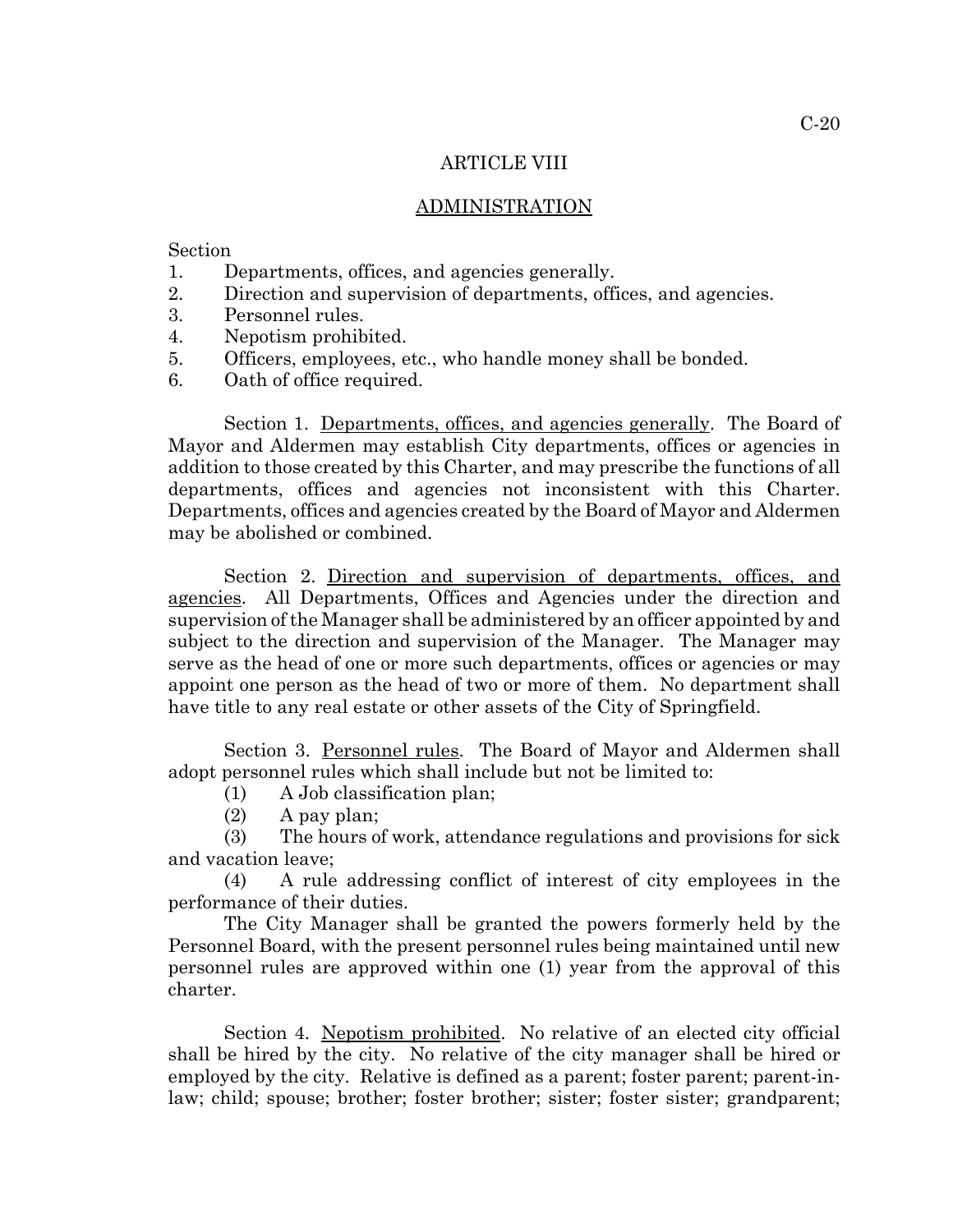grandchild; son-in-law; brother-in-law; daughter-in-law; sister-in-law; or any other family member who resides in the same household. No person who is a member of the immediate family of an employee shall be hired by the city. The immediate family is defined as the employee's spouse, children, father, mother, brother or sister who may or may not reside in the same household or any other family member who resides in the same household. No person who is a relative of an employee shall be employed by the city to work in the same department. [As amended by Priv. Acts 1991, ch. 122; and as replaced by Priv. Acts 1996, ch. 147]

Section 5. Officers, employees, etc., who handle money shall be bonded or have adequate employee dishonesty insurance coverage. The City Manager and every officer, agent and employee having duties embracing the receipt, disbursement, custody, or handling of money shall, before entering upon his or her duties, either execute a surety bond with a surety company authorized to do business in this State, as surety, or provide for employee dishonesty insurance coverage, including coverage for faithful performance, with an insurance provider authorized to do business in the State of Tennessee. The amount of all such bonds or employee dishonesty insurance coverage shall be prescribed by ordinance or this Charter. All such bonds or employee dishonesty insurance shall be subject to the approval of the Board of Mayor and Aldermen. The Board of Mayor and Aldermen may provide for blanket bonds or for employee dishonesty insurance coverage applicable to all employees on a per loss limit basis. The cost of all employee bonds or dishonesty insurance coverage shall be an expense of the City. [As replaced by Priv. Acts 2010, ch. 64, § 1]

Section 6. Oath of office required. The Manager and every appointive officer shall before taking office take and subscribe to the same oath of office required of the Mayor and Aldermen.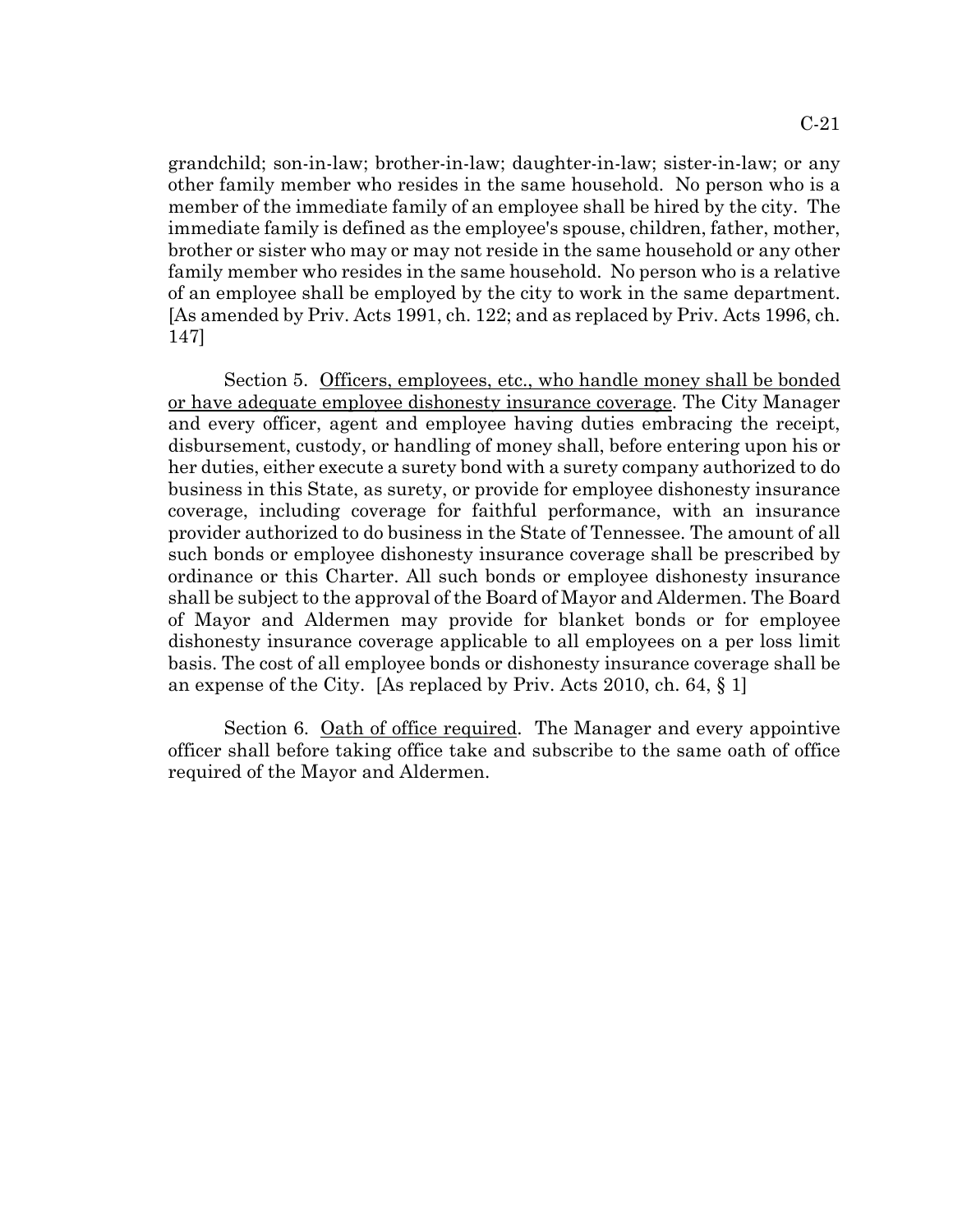#### ARTICLE IX

#### FINANCE

# Section

- 1. Fiscal year.
- 2. Annual departmental budgets required.
- 3. Manager required to prepare and submit annual budget and explanatory message.
- 4. Required content and organization of budget.
- 5. Amendments to budget, when budget must be adopted, and effect of adoption.
- 6. Supplemental appropriations.
- 7. Emergency appropriations.
- 8. Deficits.
- 9. Transfer of unencumbered appropriations.
- 10. Lapsing of appropriations.
- 11. Incurrence and discharge of obligations.
- 12. Borrowing.
- 13 Accounting records and audits.
- 14. Competitive bidding and purchasing procedures.

Section 1. Fiscal year. The fiscal year of the City shall be as prescribed by general law.

Section 2. Annual departmental budgets required. The adoption of an annual budget for each department shall be a prerequisite to the appropriation of money for municipal purposes and the levy of property taxes.

Section 3. Manager required to prepare and submit annual budget and explanatory message. At least 60 days before the beginning of the fiscal year the Manager shall prepare and submit to the Board of Mayor and Aldermen a budget for the ensuing fiscal year and an accompanying message. The Manager's message shall explain the budget both in fiscal terms and in term of work programs. It shall outline the proposed financial policies of the City for the ensuing fiscal year, describe the important features of the budget, indicate any major changes from the current year in financial policies, expenditures, and revenues together with the reasons for such changes, summarize the City's debt position and include such other material as the Manager deems desirable.

Section 4. Required content and organization of budget. The budget shall provide a complete financial plan of all City funds and activities for the ensuing fiscal year and, except as required by law or this Charter, shall be in such form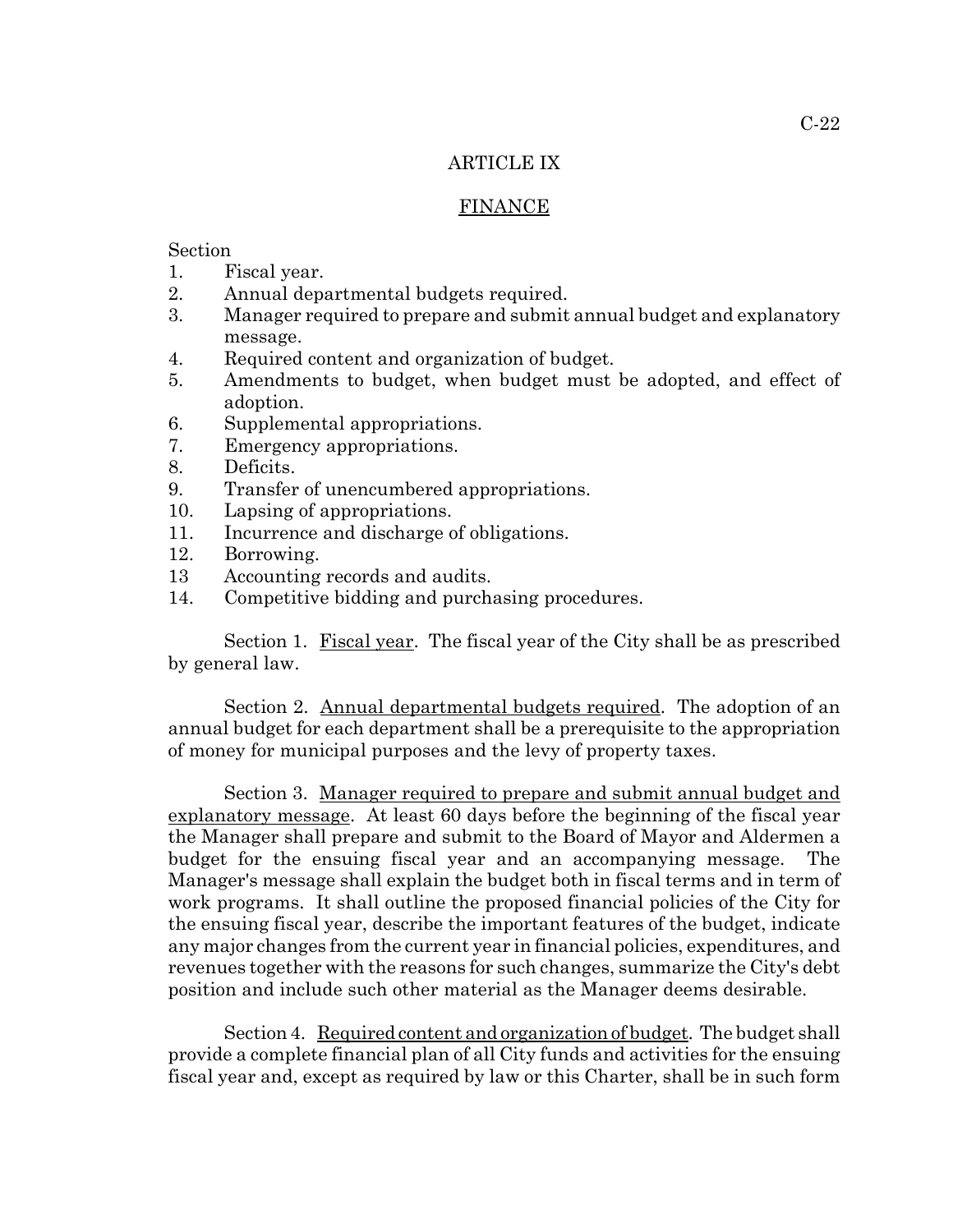Section 5. Amendments to budget, when budget must be adopted, and effect of adoption. After the first reading the Board of Mayor and Aldermen may adopt the budget with or without amendment, but no amendment shall decrease expenditures required by law for debt service. The budget shall be adopted for the ensuing fiscal year before the end of the current fiscal year. Adoption of the budget shall constitute appropriations of the amounts specified therein as expenditures from the funds indicated and shall constitute a levy of the property tax therein proposed.

Section 6. Supplemental appropriations. If during the fiscal year the Manager certifies that there are available for appropriation revenues in excess of those estimated in the budget, the Board of Mayor and Aldermen by ordinance may make supplemental appropriations for the year up to the amount of such excess.

Section 7. <u>Emergency appropriations</u>. Upon a declaration by the Board of Mayor and Aldermen that there exists a public emergency affecting life, health, property or the public peace, the Board of Mayor and Aldermen may make emergency appropriations by ordinance. To the extent that there are no available unappropriated revenues to meet such appropriations Board of Mayor and Aldermen is authorized to borrow funds sufficient to meet said emergency by issuing negotiable notes. Provision shall be made in the budget for the succeeding fiscal year for the payment of such notes.

Section 8. Deficits. If at any time during the fiscal year it appears probable to the Manager that the revenues available will be insufficient to meet the amount appropriated, he shall report to the Board of Mayor and Aldermen without delay, indicating the estimated amount of the deficit, any remedial action taken by him and his recommendations as to any other steps to be taken. The Board of Mayor and Aldermen shall then take such further action as it deems necessary to prevent or minimize any deficit and for that purpose it may by ordinance reduce appropriations.

Section 9. Transfer of unencumbered appropriations. At any time during the fiscal year the Manager may transfer part or all of any unencumbered appropriation balance among programs within a department, office or agency and, upon written request by the Manager, the Board of Mayor and Aldermen may by resolution transfer part or all of any unencumbered accumulated balances from one Department, Office, or Agency to another.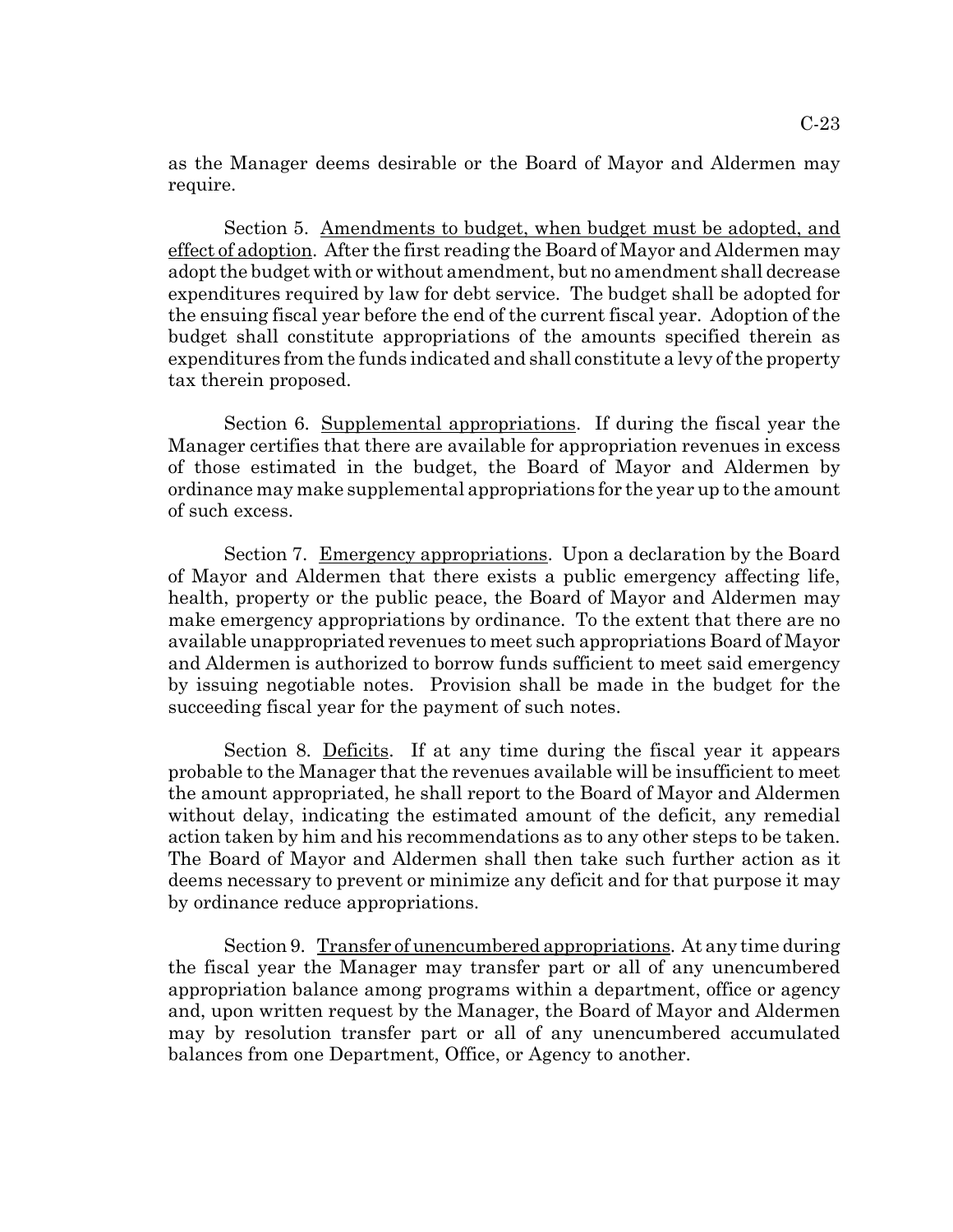Section 10. Lapsing of appropriations. Every appropriation shall lapse at the end of the fiscal year to the extent that it has not been expended or encumbered.

Section 11. Incurrence and discharge of obligations. No payment shall be made or obligation incurred against any appropriation unless the Manager or an officer designated by him first certifies that an appropriation has been made for that purpose and that there is unexpended and unencumbered in the appropriation for that purpose an amount sufficient to meet the obligation or to make the expenditure. However, except where prohibited by law, nothing herein shall be construed to prevent the making or authorizing of payments or making of contracts for capital improvements to be financed wholly or partly by the issuance of bonds or to prevent the making of any contract or lease providing for payments beyond the end of the fiscal year.

Section 12. Borrowing. The Board of Mayor and Aldermen, for the sole purpose of meeting the necessary expenses within appropriations, is authorized to borrow money in the amount not to exceed 50 per cent of the anticipated revenues for the current fiscal year. Such notes shall mature during the current fiscal year and shall be paid from budgeted revenues.

Section 13. Accounting records and audits. There shall be installed and maintained adequate accounting records in accordance with generally accepted principles of municipal accounting. The same account titles shall be used throughout the accounting records, the budget and financial statements. Constant and comprehensive budgetary control shall be maintained. An audit of the financial affairs of the City shall be required by action of Board of Mayor and Aldermen and same be made after the end of each fiscal year by a public accountant skilled in such work. Any taxpayer may file a bill in chancery court to compel the Board of Mayor and Aldermen to have the audit made if such accountant has not been employed within one month after the end of the fiscal year.

Section 14. Competitive bidding and purchasing procedures. The City Manager shall be responsible for all city purchasing, but the City Manager may delegate this duty to any subordinate so appointed. Competitive prices for all purchases and public improvements shall be obtained whenever practicable and in accordance with regulations established by ordinance, and the purchases made from or the contract awarded to the lowest and best bidder. The city shall have the power to reject any and all bids. Public advertisement and sealed bids shall be required in all transactions involving the expenditure of ten thousand dollars (\$10,000.00) or more within one fiscal year; provided, that, in cases where the Board of Mayor and Aldermen indicates by formal unanimous resolution of those present at the meeting, based upon the written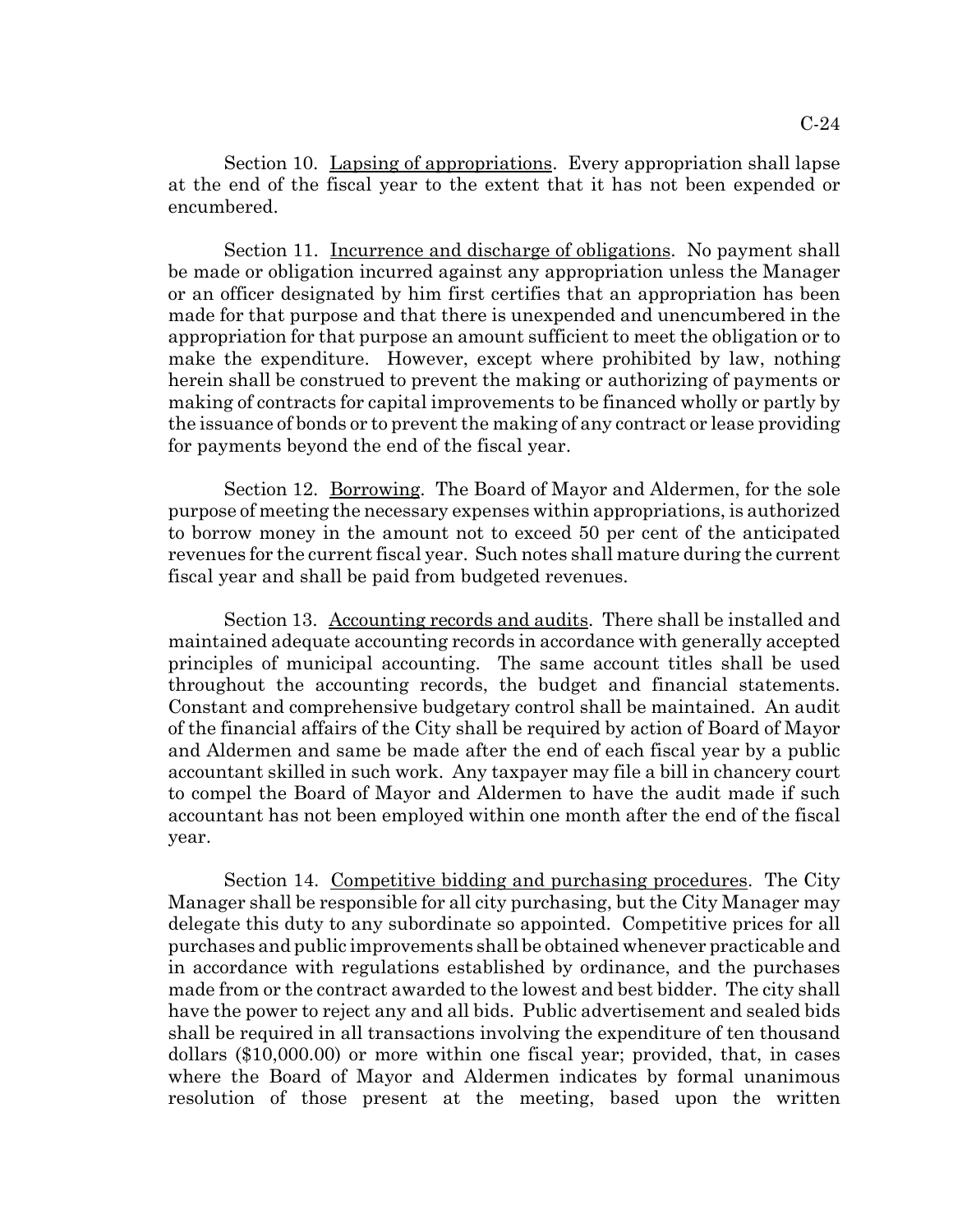recommendation of the City Manager, that it is clearly to the advantage of the city not to contract with competitive bidding, it may authorize noncompetitive contracts. Any exceptions to competitive bidding established by state law shall apply to purchases by the municipality including, but not limited to, those exceptions set forth in Tennessee Code Annotated, Section 6-56-304. Purchasing and contract procedures not prescribed by this charter or other law may be established by ordinance. [As replaced by Priv. Acts 1994, ch. 172, § 4; and Priv. Acts 2000, ch. 84, § 2]

## ARTICLE X

## TAXATION

## Section

- 1. Assessment and levy.
- 2. Due and delinquent dates; penalties and interest.
- 3. Collection of delinquent taxes.
- 4. Publication of notice to taxpayers.
- 5. Statutory lien.

Section 1. Assessment and levy. All property within the City not exempt by general law shall be assessed for taxation upon the same principles established in regard to state and county taxation. Assessments made by the county tax assessor may be adopted by the City.

Section 2. Due and delinquent dates; penalties and interest. Property taxes shall be payable on and after October 1 in the year for which assessed and shall become delinquent on January 1 following. The Board of Mayor and Aldermen by ordinance shall fix penalties and interest on delinquent taxes.

Section 3. Collection of delinquent taxes. The City Board of Mayor and Aldermen may provide by ordinance for the collection of delinquent taxes by distress warrants issued and executed in accordance with general law. If not otherwise collected, the city attorney, or other attorney designated by the council, shall, at the Board of Mayor and Aldermen's direction, file suit for collection of all delinquent taxes not later than 18 months following date of delinquency.

Section 4. Publication of notice to taxpayers. In December of each year there shall be published once a week for two consecutive weeks a notice to taxpayers informing them the date after which penalties and interest on property taxes will be due.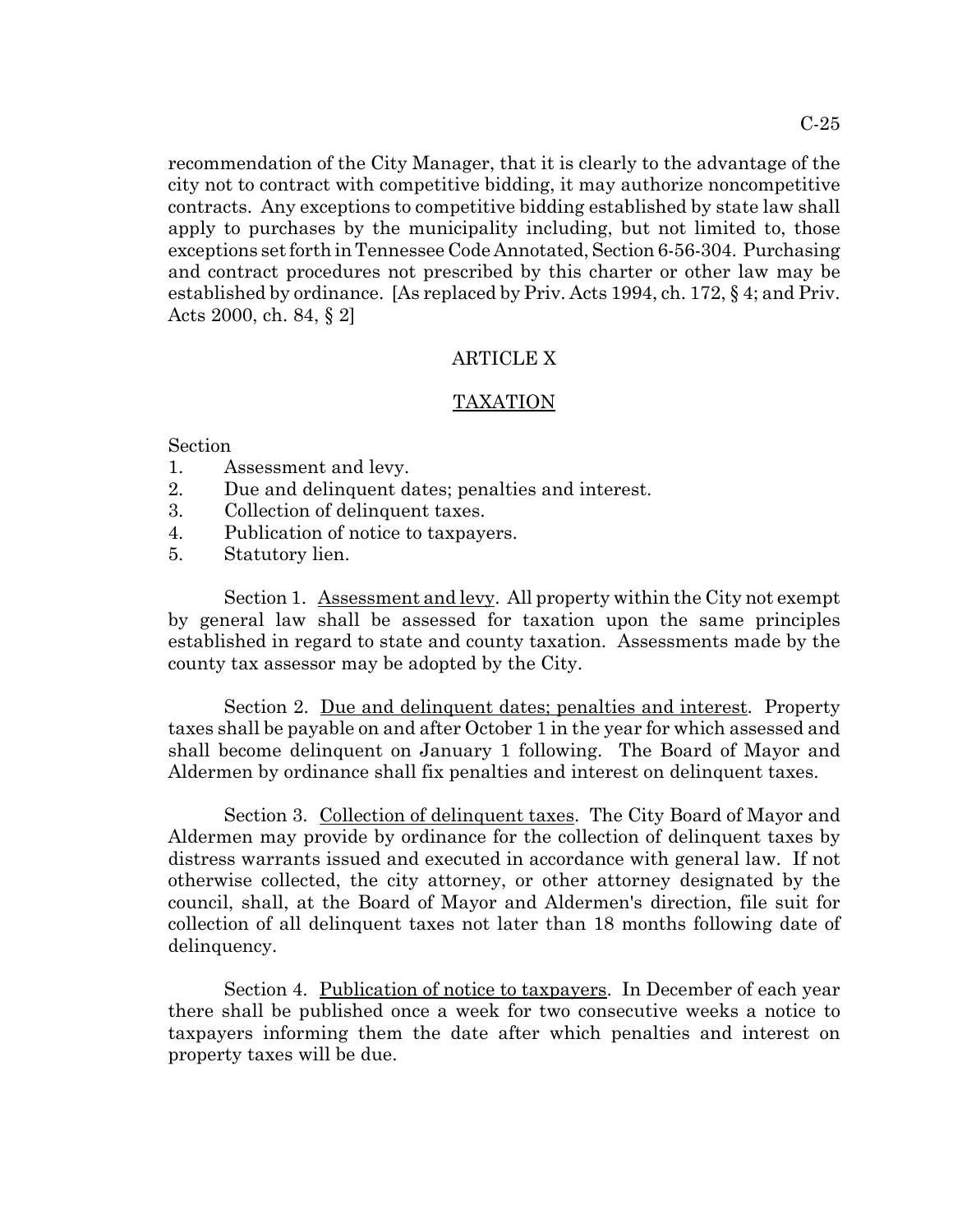Section 5. Statutory lien. All municipal taxes on real estate in Springfield, and all penalties and cost accruing thereon are hereby declared to be a lien on said real estate from and after December 31 after the year for which the same are assessed.

#### ARTICLE XI

#### CITY COURT

Section

- 1. Appointment, oath, compensation, and restrictions on office of city judge.
- 2. Absence or disability of city judge.
- 3. Duties and powers of city judge.
- 4. Imposition of bail, fines, costs, and sentences.
- 5. Maintenance of docket and other court rules.
- 6. Rehearings.
- 7. City judge to be exclusive judge of law and facts.

Section 1. Appointment, oath, compensation, and restrictions on office of city judge. A City Judge who shall constitute the City Court shall be appointed by the Board of Mayor and Aldermen for a term of two (2) years. He shall take the same oath required of the Mayor and Aldermen and shall be licensed to practice law in the State of Tennessee. He shall receive such compensation as may be provided by ordinance. The City Judge may be removed for cause by the Board of Mayor and Aldermen.

Section 2. Absence or disability of city judge. The Board of Mayor and Aldermen shall designate a qualified person to serve as interim judge in the absence or disability of the City Judge.

Section 3. Duties and powers of city judge. The City Judge shall try all persons charged with violation of the ordinances of the City. He shall have the power to levy fines, penalties and forfeitures not exceeding \$50, or maximum set by state law, for each offense and to impose such costs as the Board of Mayor and Aldermen may by ordinance provide, to issue all necessary process, to administer oaths, and to punish for contempt by fine.

Section 4. Imposition of bail, fines, costs, and sentences. The bail of persons arrested and awaiting trial and persons appealing the decision of the City Judge shall be fixed by the City Judge and upon such security as in his discretion he deems necessary or as otherwise provided by ordinance. Cash bail of persons arrested may be accepted at such times and by officials other than the City Judge as provided by ordinance, but no officer shall accept cash bail unless the person arrested shall be given a receipt which shall explain the nature of the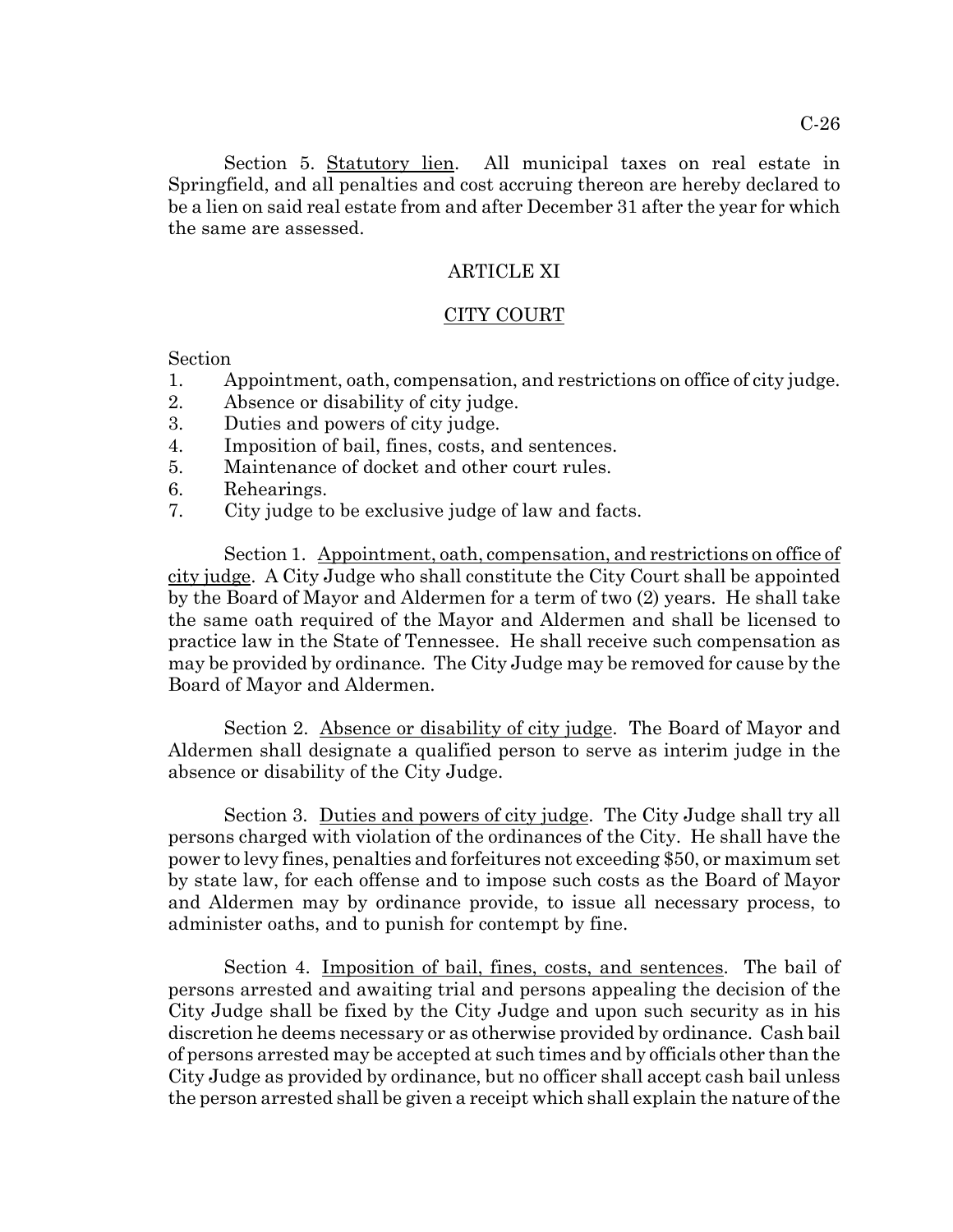deposit. The receipt shall be in duplicate and a copy with the money deposited shall be filed with the City Judge. Fines and costs may be paid by installments to be fixed and security determined as provided by ordinance. Upon failure to pay fines or to furnish security, the City Judge shall commit the offender to the Jail or workhouse until such fines have been paid. For each day's confinement there shall be credited \$5.00 toward the fine.

Section 5. Maintenance of docket and other court rules. The City Judge shall keep a docket. The Board of Mayor and Aldermen may by ordinance require such other records, fix the time for holding court, and provide such other rules and regulations for the proper functioning of the court as deemed necessary.

Section 6. Rehearings. Whenever any person convicted of the violation of an ordinance of the City shall show to the satisfaction of the City Judge that new evidence of his innocence not available to him at the trial which evidence, if true, could result in acquittal, the City Judge may grant a rehearing if petitioned within nine days of the trial.

Section 7. <u>City judge to be exclusive judge of law and facts</u>. The City Judge shall be the exclusive Judge of the law and facts in every case before him, and no official or employee of the City shall attempt to influence his decision except through pertinent facts presented in court.

# ARTICLE XII

# MISCELLANEOUS AND TRANSITIONAL PROVISIONS

# Section

- 1. Corporate existence; existing ordinances and resolutions.
- 2. Expiration of terms of elected officers.
- 3. Legal effect of this act.

Section 1. Corporate existence; existing ordinances and resolutions. The corporate existence of Springfield is continued. All existing ordinances, resolutions or other actions of the Commissioners of Springfield, Tennessee not inconsistent with this Charter shall remain in full force and effect until amended or repealed in the manner herein provided.

Section 2. Expiration of terms of elected officers. The Commissioners in office when this Act is ratified as herein provided in SECTION 4 shall continue in office, until July 1, 1989 when the first Board of Mayor and Aldermen is elected and qualified as herein provided.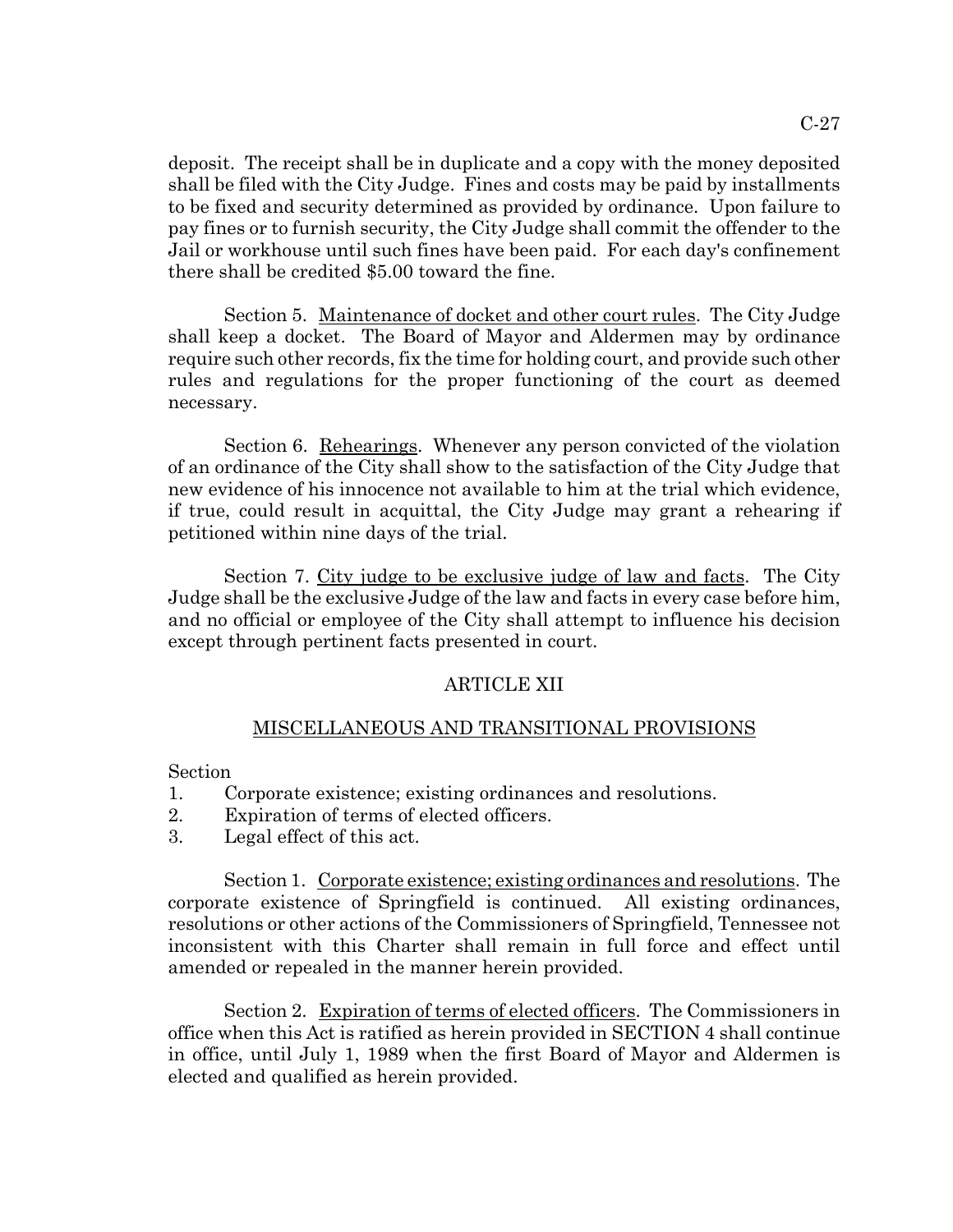Section 3. Legal effect of this act. This Act is declared to be a Public Act, and may be read in evidence in all courts of law and equity. All ordinances and resolutions and proceedings of the Board of Mayor and Aldermen created by this Charter may be proven by the seal of the City of Springfield, attested by the Recorder, and, when printed and published by the authority of said corporation and certified by the Recorder, shall be received in evidence in all courts and places without proof.

SECTION 2. Conflicting acts. All Acts and parts of Acts in conflict with this Act be and the same are hereby repealed from and after the effective date of this Act as hereinafter provided.

SECTION 3. Invalidity or unconstitutionality. If any Section or part of a Section of this Act shall be finally adjudged by a court of competent jurisdiction to be invalid or unconstitutional, the same shall not be held to invalidate or impair the validity, force or effect of any other Section or part of a Section of this Act, unless it clearly appears that such other Section or part of a Section is wholly or necessarily dependent for its operation upon the Section or part of a Section so held unconstitutional or invalid.

SECTION 4. Local approval required. This act shall have no effect unless it is approved by a majority of the number of qualified voters of the city voting in an election on the question of whether or not the act should be approved. The Commissioners of Election of Robertson County will hold said election on April 1, 1989. The ballots used in said election shall have printed on them the caption of this act and the voters shall vote for or against its approval. The votes cast on the question shall be canvassed and the results proclaimed by the county election commission and certified by it to the secretary of state as provided by law in the case of general elections. The qualifications of voters voting on the question shall be the same as those required for participation in general elections. All laws applicable to general elections except TCA 2-3-204 shall apply to the determination of the approval or rejection of this act.

SECTION 5. Effective date. For the purpose of approving or rejecting the provisions of this act, as provided in Section 4, it shall be effective upon becoming a law, but for all other purposes the provisions of this act shall take effect as herein provided, after it is approved as provided in Section 4.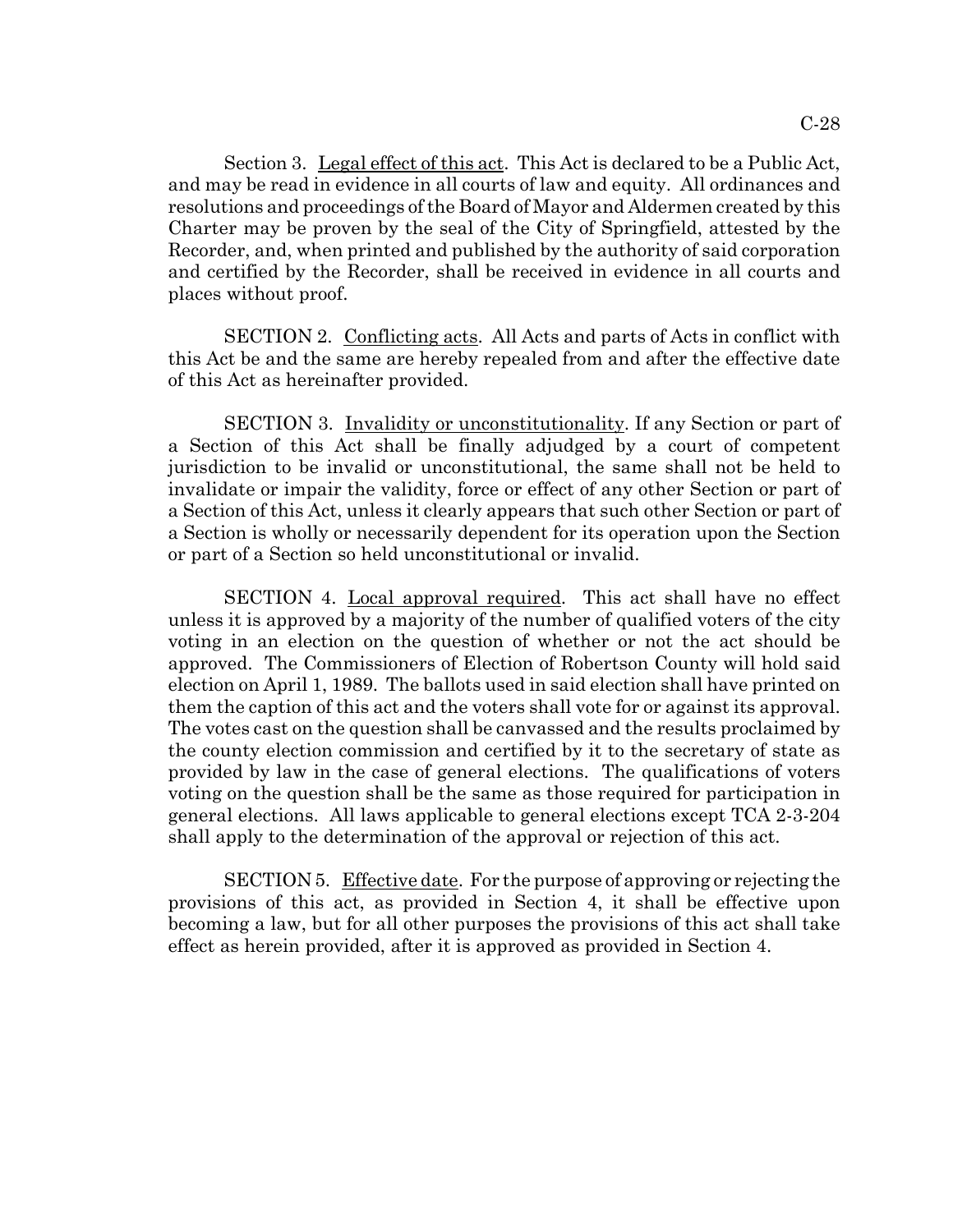PASSED February 15, 1989

 s/John S. Wilder JOHN S. WILDER, SPEAKER OF THE SENATE

 s/Ed Murray ED MURRAY, SPEAKER HOUSE OF REPRESENTATIVES

# APPROVED THIS 16 DAY OF FEBRUARY, 1989.

s/Ned McWherter NED MCWHERTER, GOVERNOR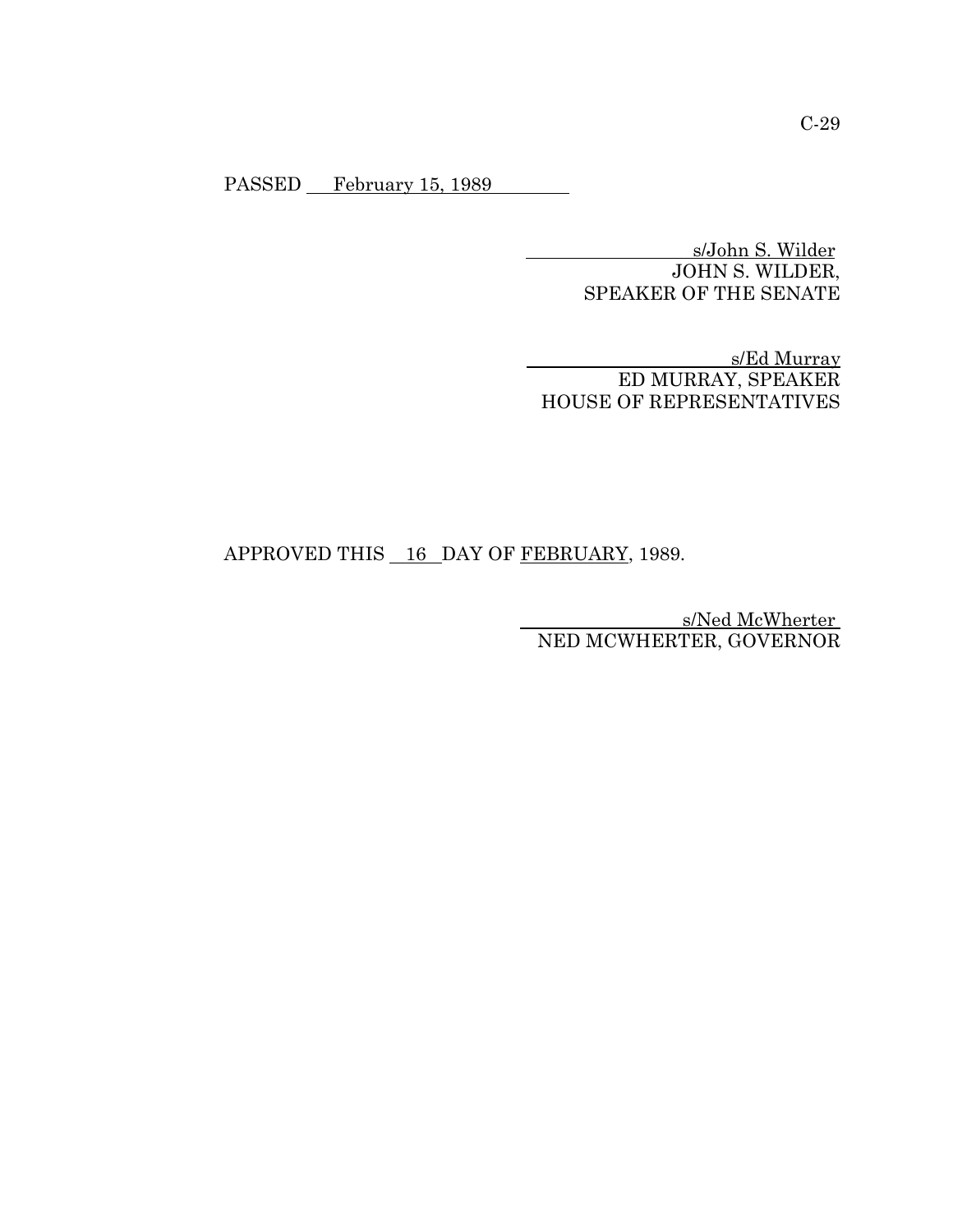## PRIVATE ACT COMPRISING THE CHARTER OF SPRINGFIELD, TENNESSEE

 $\overline{a}$ 

| Year | Chapter | Subject                                                                                              |
|------|---------|------------------------------------------------------------------------------------------------------|
| 1927 | 158     | Basic charter.                                                                                       |
| 1927 | 183     | Amended sections $1, 2, 3, 4, 6$ , and $7$ of<br>Priv. Acts 1927, ch. 158.                           |
| 1927 | 361     | Authorized the issuance of bonds up to<br>\$100,000.00.                                              |
| 1929 | 8       | Amended sections 5 and 7 of Priv. Acts<br>1927, ch. 158.                                             |
| 1929 | 82      | Authorized the purchase or erect a city<br>hall or municipal building.                               |
| 1931 | 409     | Authorized the issuance of bonds up to<br>$$100,000.00$ for school purposes.                         |
| 1931 | 410     | Authorized the issuance of bonds up to<br>$$100,000.00$ for purchasing a gas<br>distribution system. |
| 1931 | 411     | Amended section 5 of Priv. Acts 1927,<br>ch. 158.                                                    |
| 1931 | 412     | Amended section 2 of Priv. Acts 1927,<br>ch. 158, by adding to the corporate<br>boundaries.          |
| 1931 | 821     | Amended section 2 of Priv. Acts 1927,<br>ch. 158, by changing the corporate<br>limits.               |
| 1937 | 59      | Amended sections 8 and 14 of Priv. Acts<br>1927, ch. 158.                                            |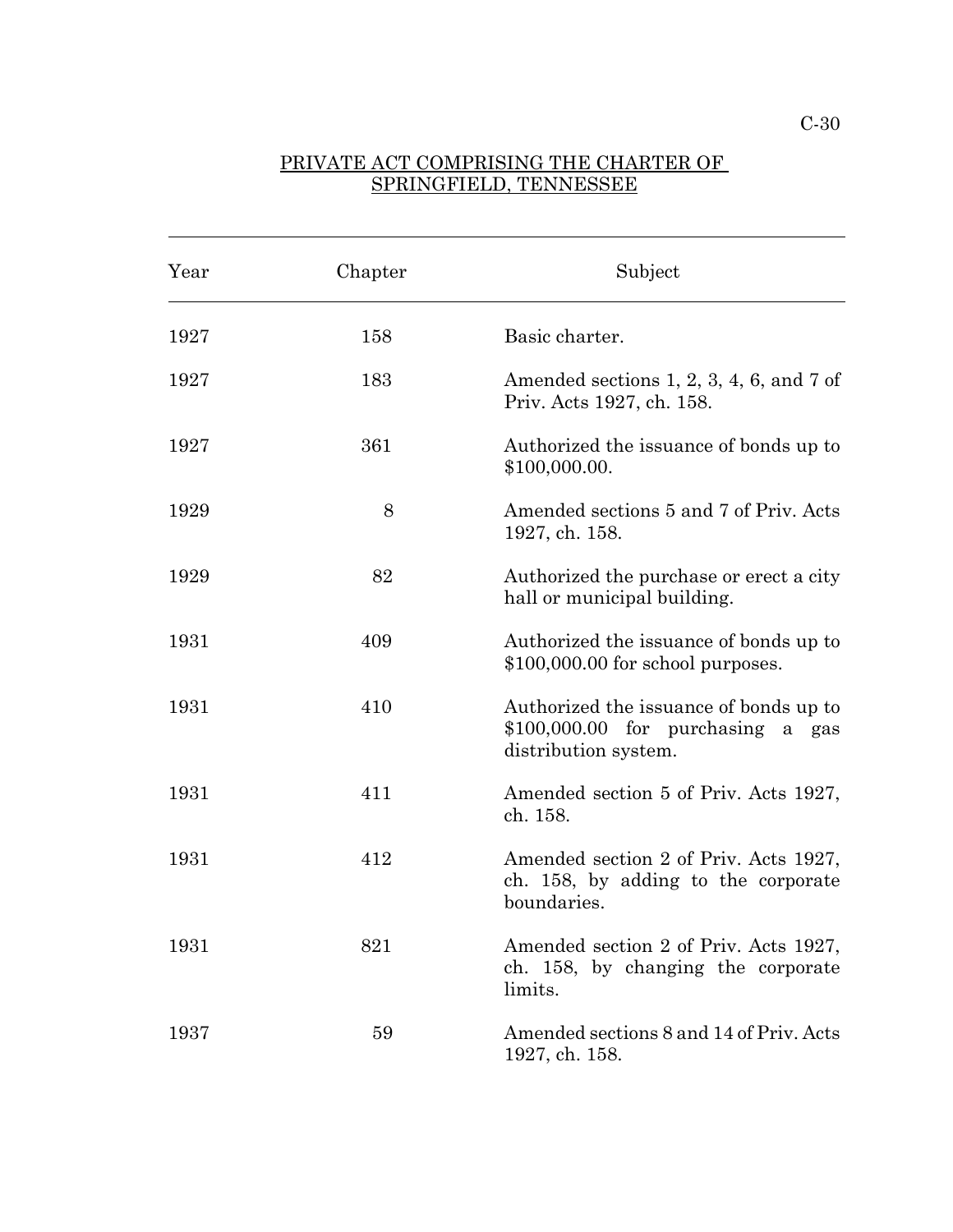| Year | Chapter | Subject                                                                                             |
|------|---------|-----------------------------------------------------------------------------------------------------|
| 1937 | 482     | Authorized the issuance of bonds up to<br>$$125,000.00$ for constructing a high<br>school building. |
| 1941 | 134     | Authorized the issuance of bonds up to<br>\$100,000.00 for industrial development.                  |
| 1941 | 141     | Amended section 6 of Priv. Acts 1927,<br>ch. 158.                                                   |
| 1943 | 31      | Validated the issuance of revenue bonds<br>to up $$25,000.00$                                       |
| 1943 | 32      | Amended Priv. Acts 1927, ch. 158, by<br>providing supervision for the<br>department of police.      |
| 1943 | 70      | Amended section 33 of Priv. Acts 1927,<br>ch. 158.                                                  |
|      |         |                                                                                                     |

| 1943 | 31  | Validated the issuance of revenue bonds<br>to up $$25,000.00$                                                        |
|------|-----|----------------------------------------------------------------------------------------------------------------------|
| 1943 | 32  | Amended Priv. Acts 1927, ch. 158, by<br>providing supervision for the<br>department of police.                       |
| 1943 | 70  | Amended section 33 of Priv. Acts 1927,<br>ch. 158.                                                                   |
| 1945 | 90  | Authorized the issuance of bonds up to<br>$$100,000.00$ for constructing<br>a<br>municipal auditorium and city hall. |
| 1947 | 164 | Validated the issuance of revenue bonds<br>up to \$25,000.00.                                                        |
| 1947 | 422 | Authorized the issuance of bonds up to<br>$$100,000.00$ for school purposes.                                         |

| 1947 | 423 | Authorized the issuance of bonds up to |
|------|-----|----------------------------------------|
|      |     | \$100,000.00 for a water works system. |

| 1947 | 471 | Authorized the issuance of bonds up to          |
|------|-----|-------------------------------------------------|
|      |     | $$200,000.00$ for a gas distribution<br>system. |
|      |     |                                                 |

1947 697 Authorized city to lease and/or purchase all school property.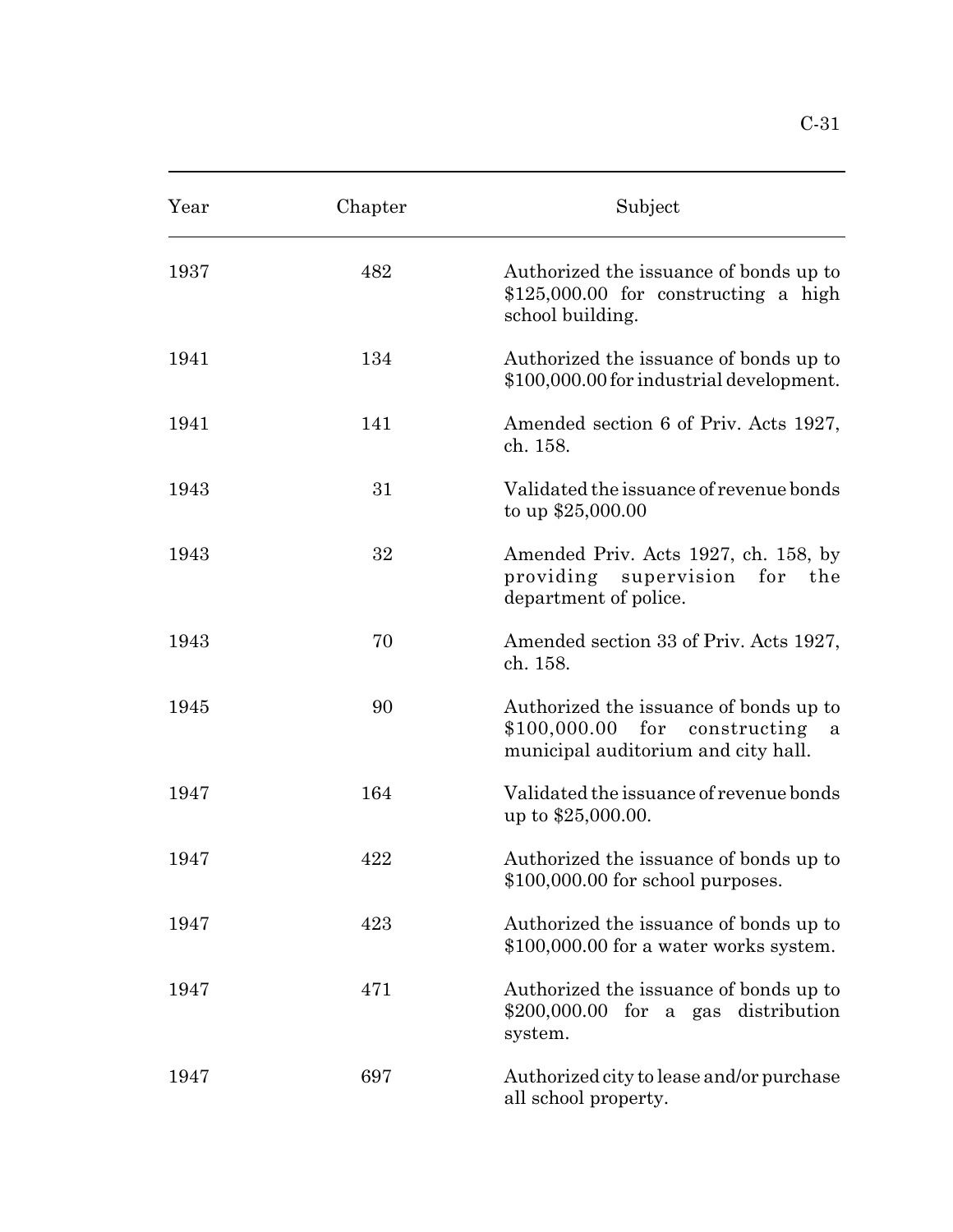| Year | Chapter | Subject                                                                                                           |
|------|---------|-------------------------------------------------------------------------------------------------------------------|
| 1947 | 830     | Validated the issuance of revenue bonds<br>up to \$25,000.00.                                                     |
| 1949 | 559     | Amended section 33, of Priv. Acts 1927,<br>ch. 158 by raising the amount of<br>warrants for emergency borrowing.  |
| 1949 | 560     | Validated the issuance of gymnasium<br>bonds up to $$55,000.00$                                                   |
| 1949 | 774     | Authorized the issuance of negotiable,<br>interest-bearing coupon bonds up to<br>\$75,000.00.                     |
| 1949 | 778     | Amended section 2 of Priv. Acts 1927,<br>ch. 158 by adding to the corporate<br>limits.                            |
| 1953 | 395     | Amended section 2 of Priv. Acts 1927,<br>ch. 158 by adding to the corporate<br>limits.                            |
| 1957 | 23      | Amended section 33 of Priv. Acts 1949,<br>ch. 559, by changing the amount of<br>warrants for emergency borrowing. |
| 1957 | 24      | Amended section 29 of Priv. Acts 1927,<br>ch. 158, by changing the salaries of the<br>commissioners.              |
| 1965 | 62      | Amended Priv. Acts 1927, ch. 158, by<br>providing a parking board.                                                |
| 1965 | 208     | Amended Priv. Acts 1927, ch. 158, by<br>providing a parking board.                                                |
| 1967 | 37      | Amended section 7 of Priv. Acts 1927,<br>ch. 158.                                                                 |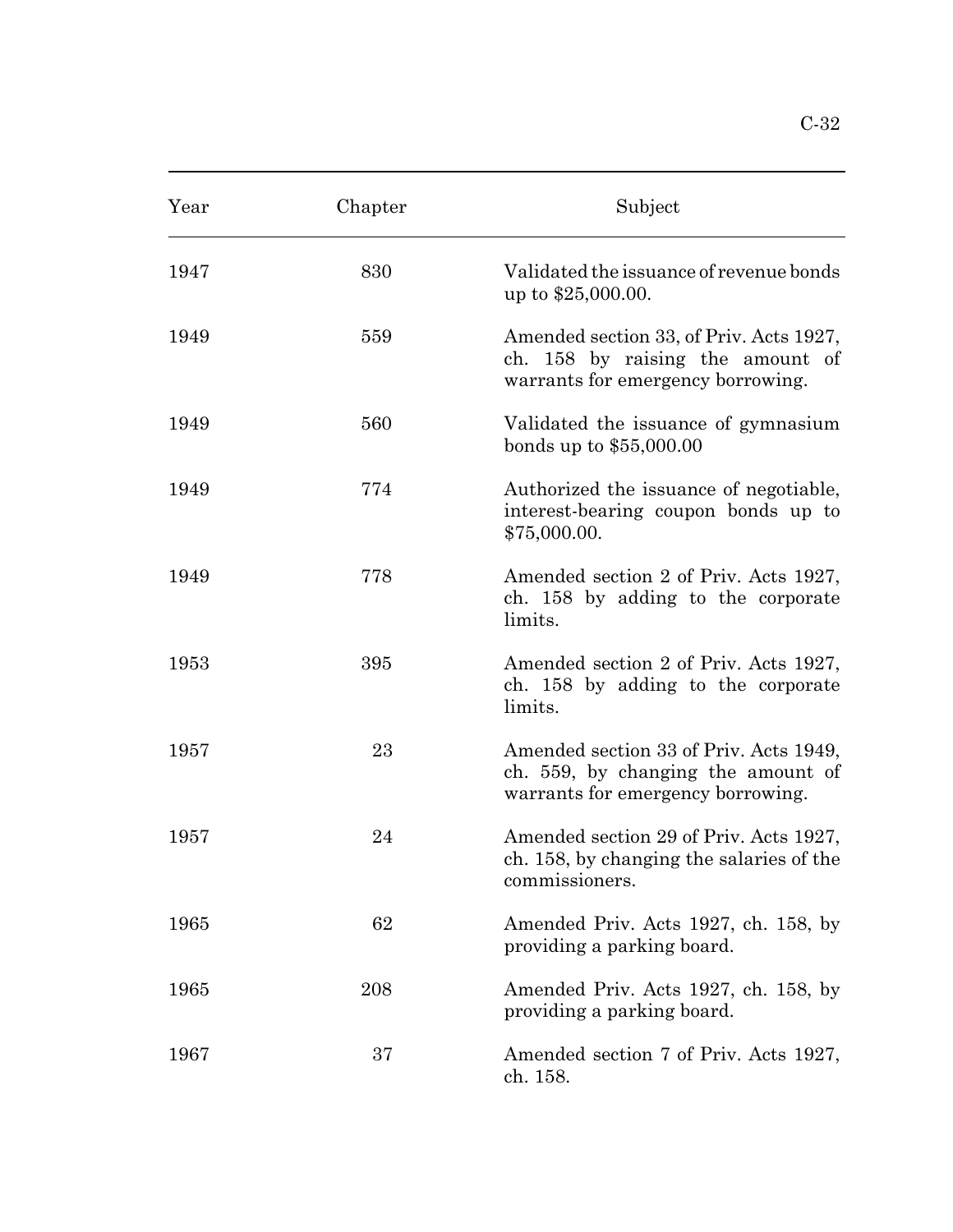| Year | Chapter      | Subject                                                                                                                                        |
|------|--------------|------------------------------------------------------------------------------------------------------------------------------------------------|
| 1969 | 92           | Amended section 29 of Priv. Acts 1957,<br>ch. 24, by changing the salaries of the<br>commissioners.                                            |
| 1972 | 414          | Amended Priv. Acts 1927, ch. 158, to<br>provide a personnel merit system.                                                                      |
| 1974 | 327          | Replaced section 23 of Priv. Acts 1927,<br>ch. 158.                                                                                            |
| 1982 | 230          | Replaced section 23 of Priv. Acts 1974,<br>ch. 327.                                                                                            |
| 1983 | 76           | Amended section 14 of Priv. Acts 1937,<br>ch. 59.                                                                                              |
| 1983 | 94           | Amended section 24 of Priv. Acts 1927,<br>ch. 158.                                                                                             |
| 1987 | 8            | Amended section 5, item 10 of Priv. Acts<br>1927, ch. 158.                                                                                     |
| 1989 | $\mathbf{1}$ | Replaced Priv. Acts 1927, ch. 158.                                                                                                             |
| 1991 | 122          | Replaced article VIII, section 4 of Priv.<br>Acts 1989, ch. 1.                                                                                 |
| 1994 | 172          | Replaced article IV, sections 2, 5, and 7<br>of Priv. Acts 1989, ch. 1. Also replaced<br>article IX, section 14, of Priv. Acts 1989,<br>ch. 1. |
| 1996 | 147          | Replaced article VIII, section 4 of Priv.<br>Acts 1989, ch. 1.                                                                                 |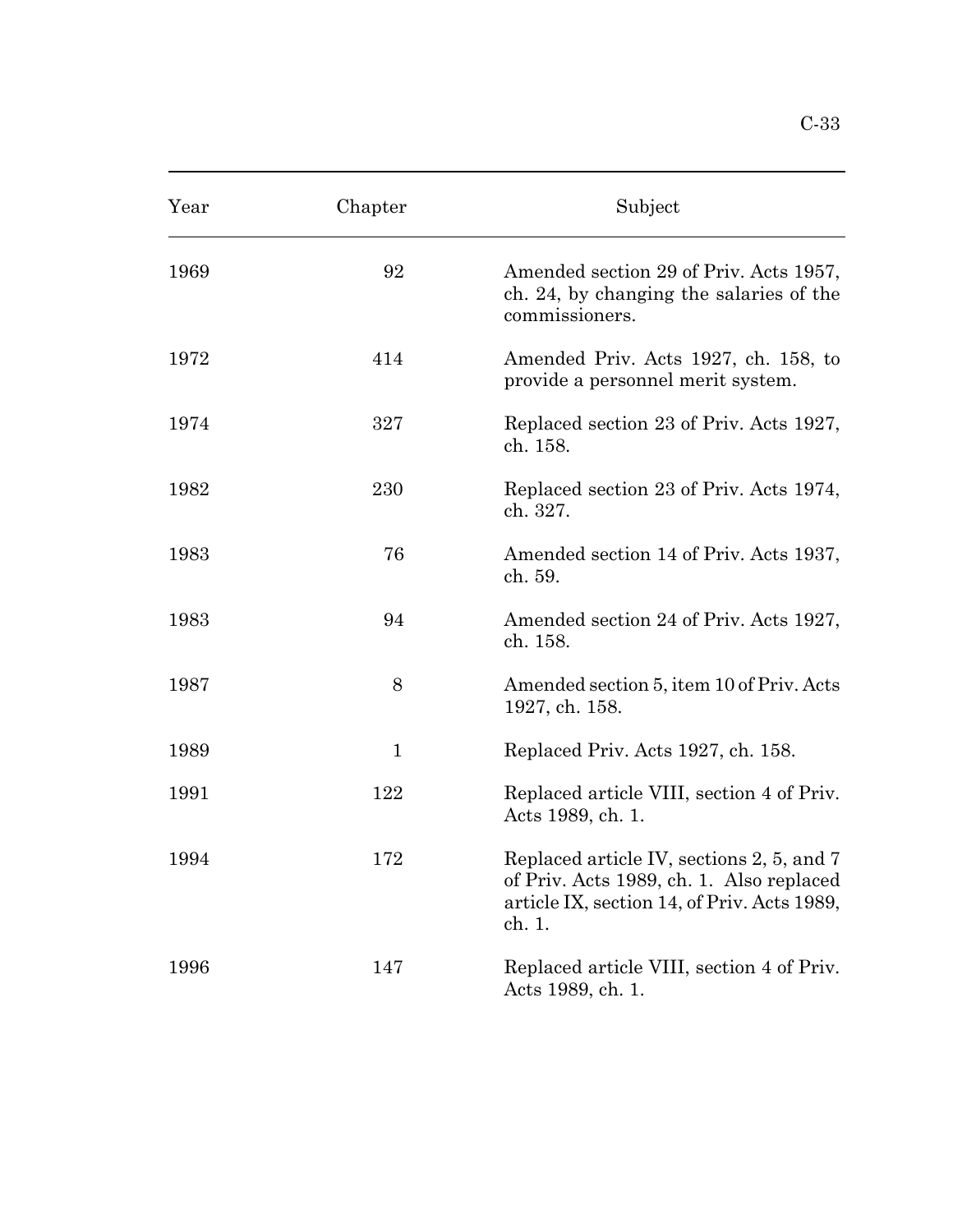| Year | Chapter | Subject                                                                                                                                                                  |
|------|---------|--------------------------------------------------------------------------------------------------------------------------------------------------------------------------|
| 2000 | 84      | Replaced article IV, section 4, salaries<br>of board of mayor and aldermen; and<br>replaced article IX, section 14,<br>competitive bidding and purchasing<br>procedures. |
| 2001 | 11      | Added subsection (33) to article II,<br>section 1, powers enumerated.                                                                                                    |
| 2006 | 107     | Replaced article III, section 1, date of<br>general city election; and replaced<br>article III, section 4, election<br>procedures.                                       |
| 2010 | 49      | Replaced article IV, section<br>13,<br>legislative action which must<br>be<br>exercised by ordinance.                                                                    |
| 2010 | 64      | Replaced article VIII, $\S$ 5, officers,<br>employees, etc., who handle money to be<br>bonded.                                                                           |
| 2013 | 12      | Replaced article IV, § 2, election of vice-                                                                                                                              |

mayor.

 $\overline{a}$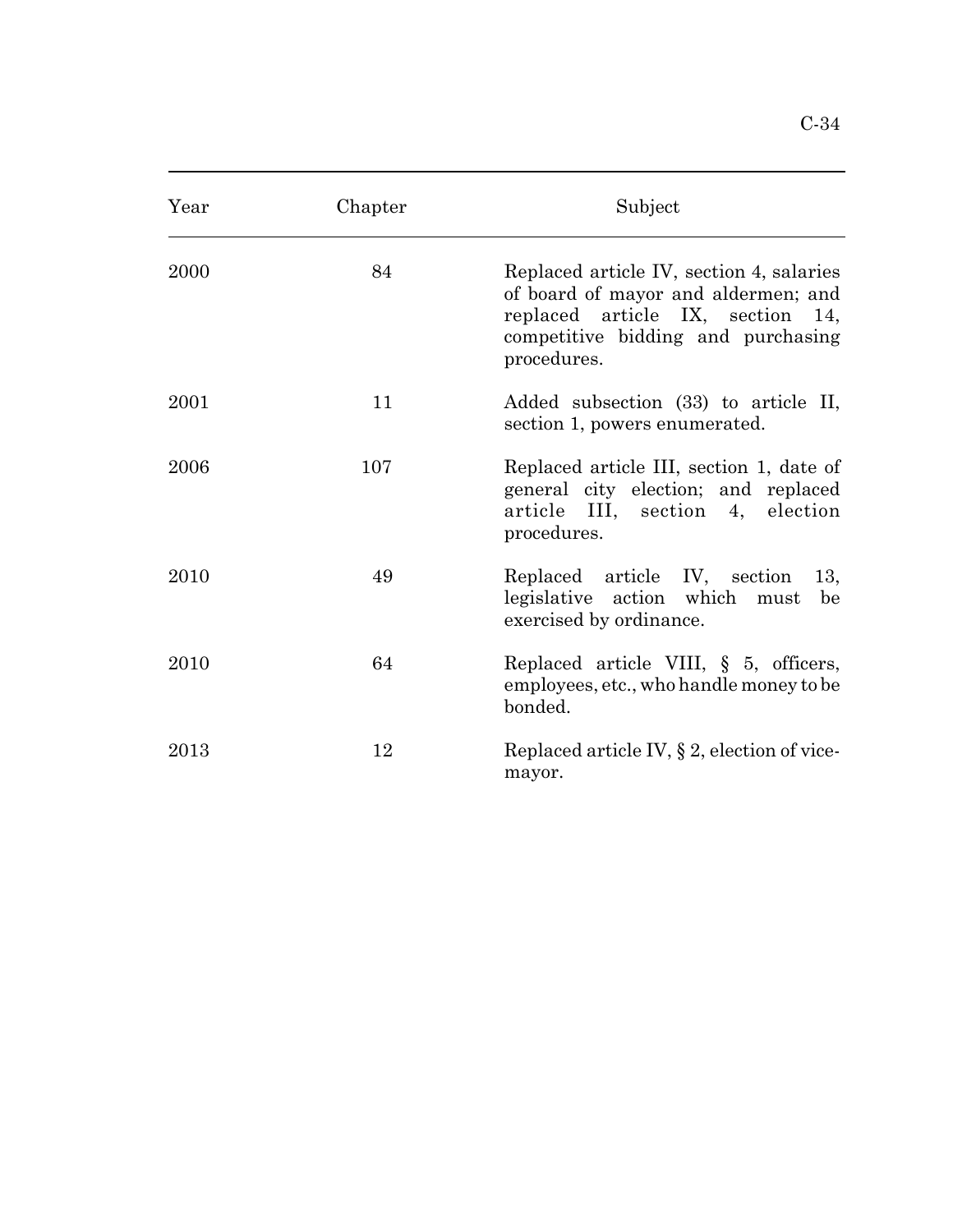## ORDINANCE 01-37

## AN ORDINANCE ESTABLISHING WARD BOUNDARIES FOR THE CITY OF SPRINGFIELD, TENNESSEE AS SET FORTH IN EXHIBIT A ATTACHED

Whereas, Article IV, Section 1 of The Charter of the City of Springfield, Tennessee states that the governing body of Springfield shall consist of the Mayor and six Aldermen elected by the voters of Springfield, and that the Mayor shall be elected from the city at-large and the Aldermen shall be elected from their representative wards; and

Whereas, Article III, Section 5 of The Charter of the City of Springfield, Tennessee states that the Board of Mayor and Aldermen may from time to time by ordinance duly adopted alter the boundaries of the wards; and

Whereas, Article VII, Section 1 of the Tennessee Constitution requires that wards shall be apportioned at least every ten years based upon the most recent federal census; and

Whereas, there cannot be more than a ten percent deviation in population among wards and ward boundaries must be created without splitting census blocks.

Now, Therefore, Be It Ordained by the Board of Mayor and Aldermen of Springfield, Tennessee as follows:

Section 1. The ward boundaries of the City of Springfield are hereby established as set forth in "Exhibit A" attached.

Section 2. All ordinances, resolutions, and policies in conflict herewith shall be rescinded to the extend of the conflict only.

Passed 1<sup>st</sup> reading: October 16, 2001. Passed  $2<sup>nd</sup>$  reading: November 20, 2001. Passed 3<sup>rd</sup> reading: December 18, 2001.

/s Dave Fisher Dave Fisher, Mayor

ATTEST:

/s Bobby C. Lehman Bobby C. Lehman, City Recorder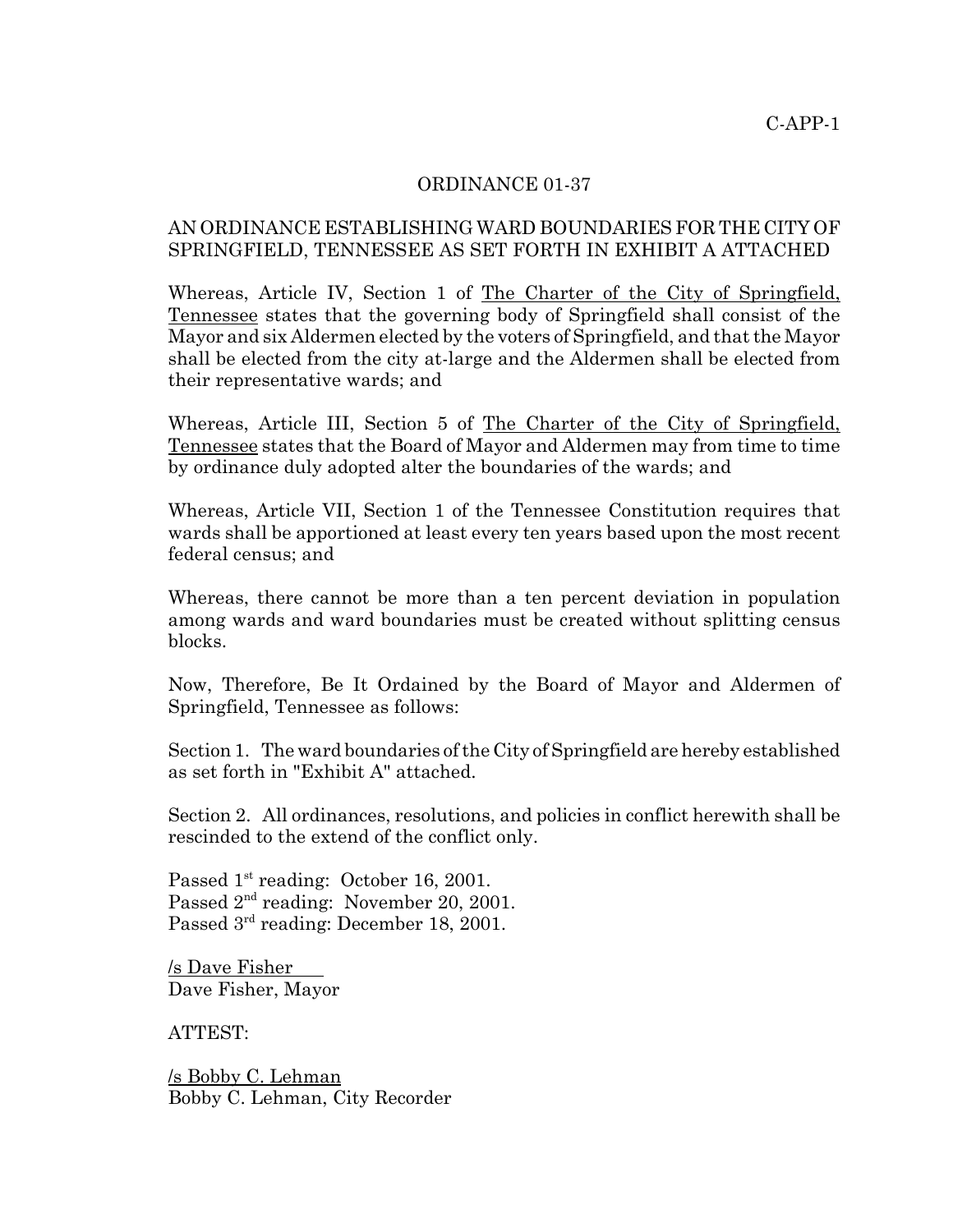## Exhibit A Ward Boundary Descriptions--October, 2001 Based on the 2000 Census of Population

#### WARD 1

Ward 1 shall consist of the area inside boundaries described as beginning at the intersection of Richard Street and  $15<sup>th</sup>$  Avenue West; thence, following east along 15th Avenue West to Cheatham Street; thence north along Cheatham Street to Central Avenue; thence east along Central Avenue to Batts Boulevard; thence north along Batts Boulevard to South Main Street; thence, north along South Main Street to  $10^{th}$  Avenue East, thence east along  $10^{th}$  Avenue East to Memorial Boulevard; thence north along Memorial Boulevard to  $8<sup>th</sup>$  Avenue East; thence east along  $8^{th}$  Avenue East to Josephine Street; thence, north along Josephine Street to  $5^{\text{th}}$  Avenue East, then east along  $5^{\text{th}}$  Avenue E. to Smith Street; thence south along Smith Street to Poplar Avenue; thence, east along Poplar Avenue to the city limits, then south and east with the city limits to Bill Jones Industrial Drive; then south with Bill Jones Industrial Drive to a point in the old city limits, the same point being a corner of Census Block 1050, thence east with the line of CB 1050 and the old city limits to a corner, thence south with the east boundary of CB 1050 and the old city limits to the northeast corner of CB 1066, thence west with the north line of CB 1066 to Industrial Drive, thence south and east with Industrial Drive to its intersection with West Hillcrest Drive, thence south along West Hillcrest Drive to  $17<sup>th</sup>$  Avenue East; thence northwest and westward along  $17<sup>th</sup>$  Avenue E. to Martindale Drive; thence, south along Martindale Drive to Bluegrass Drive, then west along Bluegrass Drive to Meadowbrook Drive, thence south along Meadowbrook Drive to Memorial Boulevard; thence, west along Memorial Boulevard to Tom Austin Highway (Highway 431); thence south along Tom Austin Highway to  $22^{\text{nd}}$ Avenue E.; thence west along 22nd Avenue E. to 23rd Avenue E. then southwest along 23rd Avenue E. to South Main Street, then north along South Main Street to  $21^{st}$  Avenue E. then east along  $21^{st}$  Avenue E. to Blair Street, then south along Blair Street to  $21^{st}$  Avenue E., then east along  $21^{st}$  Avenue E. to Woodland St., then north along Woodland St. to 18<sup>th</sup> Avenue E., then east along 18 Avenue E. to Batts Boulevard, then north along Batts Boulevard to  $17<sup>th</sup>$  Avenue E. then west along  $17<sup>th</sup>$  Avenue E. to South Main Street, then south along South Main to 18<sup>th</sup> Avenue W., then west along 18<sup>th</sup> Avenue W. to Leota Street, then south along Leota Street to  $18^{th}$  Avenue W., then west along  $18^{th}$  Avenue W. to Richard St., then north along Richard Street to  $15<sup>th</sup>$  Avenue West, the point of origin.

#### Ward 2

Ward 2 shall consist of the area inside boundaries described as beginning at the intersection of State Highway 49 W. and WDBL Road and the city limits line;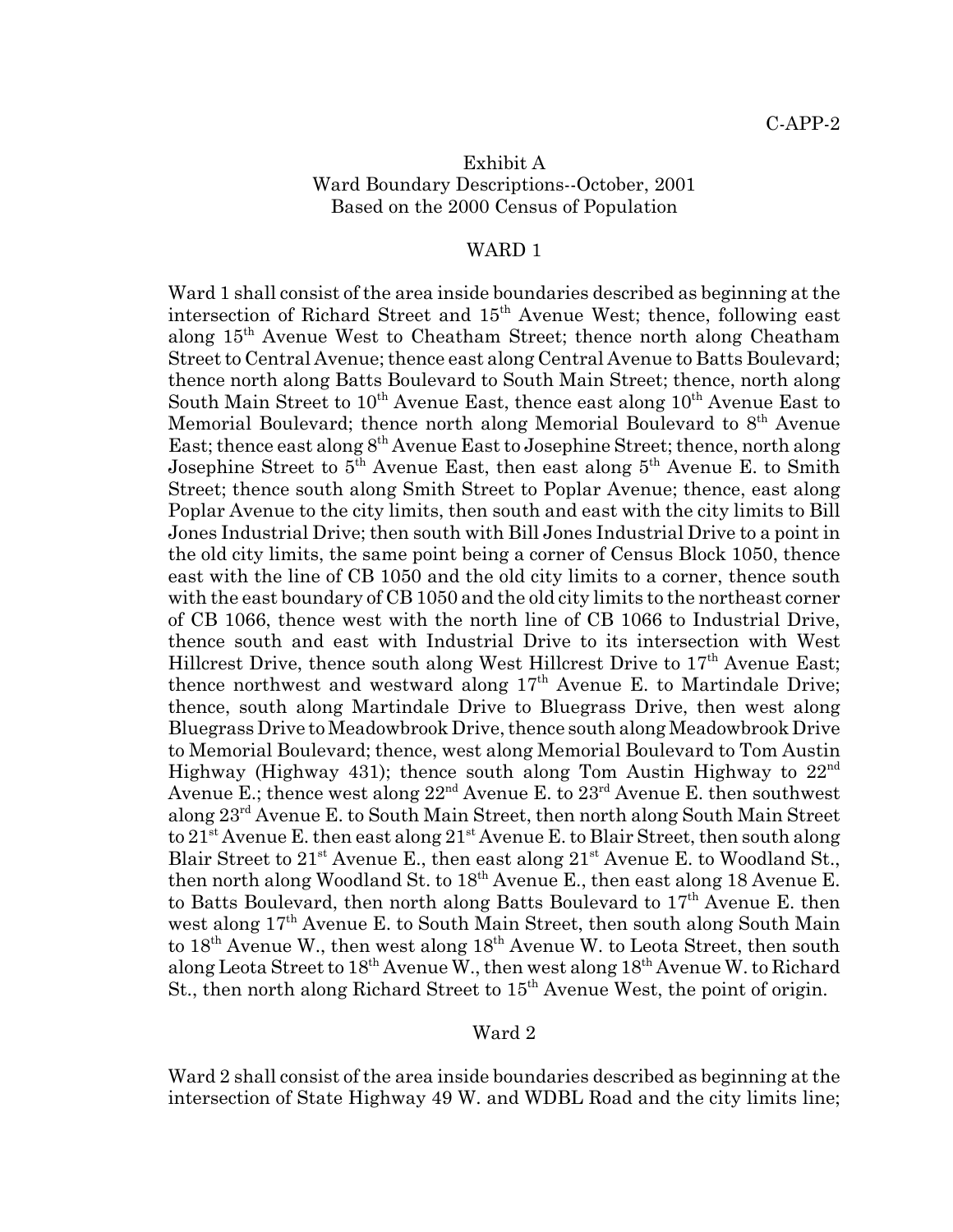thence, following the city limits line generally south, then east, then north and east with the boundary of Census Block 3036 to a point in the city limits at the Bransford School property; thence, south with the city limits line. Census Block 3036, and the Bransford property to a corner of the city limits; thence, east to a corner of the city limits lying approximately 600 feet west of South Main Street; thence, southward with the city limits line roughly paralleling S. Main Street, crossing Lahr Road and ending at a corner of the city limits at R.A. Benton Lane and South Main Street; thence, north along South Main Street to  $21<sup>st</sup>$  Avenue East; thence, east along  $21<sup>st</sup>$  avenue E. to Blair Street; thence, south along Blair Street to  $21^{st}$  Avenue E.; thence, east along  $21^{st}$  Avenue E. to Woodland Street; thence, north along Woodland to 18<sup>th</sup> Avenue East, thence east on 18th Avenue E. to Batts Boulevard; thence, north along Batts Boulevard to  $17<sup>th</sup>$  Avenue E.; thence, west along  $17<sup>th</sup>$  Avenue E. to South Main Street; thence, south along South Main Street to  $18<sup>th</sup>$  Avenue West; thence west along  $18<sup>th</sup>$ Avenue West to Leota Street; thence, south along Leota Street to 18<sup>th</sup> Avenue West; thence, west along  $18<sup>th</sup>$  Avenue W. to Richard Street; thence north along Richard Street to Central Avenue; thence, west along Central Avenue to State Highway 49 W.; thence, southwest along State Highway 49 W. to the point of beginning.

#### Ward 3

Ward 3 shall consist of the area inside boundaries described as beginning at the intersection of S Main St. and  $23^{\text{rd}}$  Ave. E.; thence, following along  $23^{\text{rd}}$  Ave. E. eastward to  $22<sup>nd</sup>$  Ave. E; thence eastward along  $22<sup>nd</sup>$  Ave. E to US Highway 431/ Tom Austin Hwy; thence, northeast along US 431/ Tom Austin Hwy to Memorial Blvd/US 41 Hwy; thence, southeast along Memorial Blvd/Us 41 Hwy to Driftwood Dr.; thence, southwest along Driftwood Dr. to Blackpatch Dr.; thence south along Blackpatch to the City Limits line (approximately 125 feet south of the new Southwest Connector Road); thence, following along the City Limits line, that roughly parallels the Southwest Connector, generally west and southwest to Old Hwy 431; thence, west along the City Limits to US 431 and the City Limits line; thence, north along US 431 with the city limits to South Main St.; thence, north along South Main St. to the point of origin.

#### Ward 4

Ward 4 shall consist of the area inside boundaries described as beginning at the intersection of Memorial Blvd. and Meadowbrook Drive; thence north along Meadowbrook Drive to Bluegrass Drive, then eastward along Bluegrass to Martindale Drive, then north on Martindale Drive to  $17<sup>th</sup>$  Ave. E.; thence, generally east along  $17<sup>th</sup>$  Ave E. to West Hillcrest Dr.; thence, northeast along West Hillcrest Dr. to Industrial Dr.; thence, east along Industrial Drive and Bill Jones Industrial Drive to Hillside Drive; thence, generally east along Hillside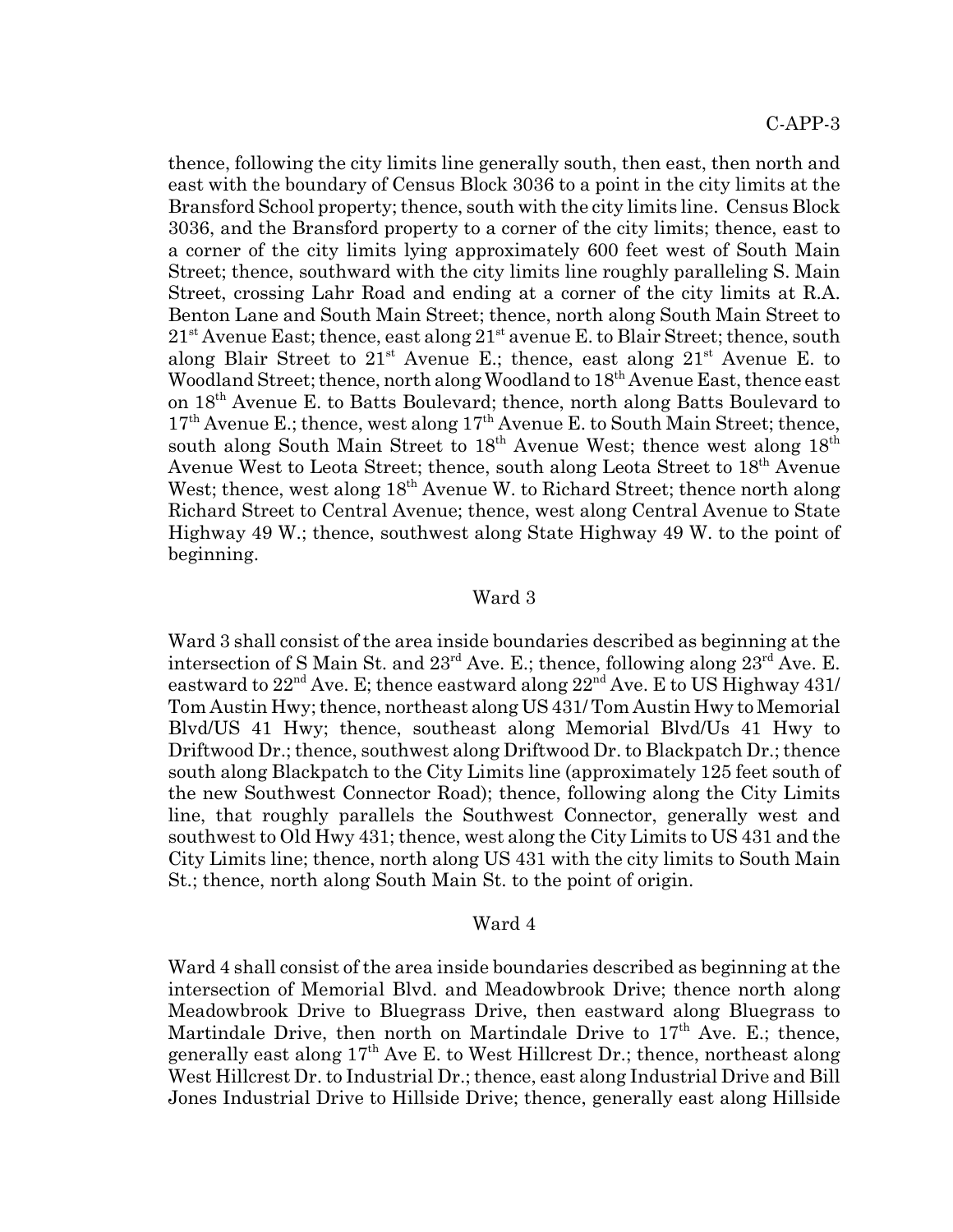Drive to its intersection with Roy Pitt Road; thence north along Hillside Drive to the City Limits line at Highway 76; thence east along the city limits line to a corner of the city limits, the same point being in the corner of Census Block 3026; thence, generally east and south along the city limits line and the northern boundary of Census Block 3026, encompassing Timberlake Subdivision to a corner; thence, southwest, and south crossing Roy Pitt Road to a corner in the city limits; thence, east along the north boundary of Census Block 3053 to Oakland Road; thence, south along Oakland Road and the city limits line to a corner of the city limits line and the Oakland Farms Subdivision; thence, east with the city limits and the Oakland Farms property to a corner; thence, north along the city limits line and the Oakland property line to a corner; thence, east along the northern boundary of Oakland Farms to a corner, thence, south with the city limits to the southeast corner of Oakland Farms; thence, west to a corner; thence, north to a corner; thence, west along the southern boundary of Census Block 3051 to a corner at Oakland Road; thence, south along Oakland Road to its intersection with Old Greenbrier Pike; thence, southeast along Old Greenbrier Pike approximately 900 feet to a corner of the city limits, then south with the city limits line to the northern ROW of the CSX Railroad; thence in a southeast direction with the railroad ROW and the Springfield City Limits approximately 12,300 feet to the Greenbrier City Limits; thence, with the Greenbrier and Springfield City Limits line crossing Highway 41 to a corner in the Springfield City Limits (same point being the southwest corner of Census Block 3016); thence, generally northwest with the Springfield City Limits in a zig zag fashion as it roughly parallels Highway 41, approximately 16,800 feet to the Stacy Springs Road; thence generally west, north, south and west with the city limits encompassing Chaucer Village and Quail Acres Subdivisions to a corner of the city limits at New Cut Road; thence, northward with New Cut Road and the city limits to the intersection of Driftwood Drive; thence northeast along Driftwood Drive to Memorial Blvd./U S 41; thence, northwest along Memorial Blvd. to the point of beginning.

#### WARD 5

Ward 5 shall consist of the area inside boundaries described as beginning at the intersection of  $8<sup>th</sup>$  Avenue E. and South Main Street, then following north along South Main Street to  $5<sup>th</sup>$  Avenue W., then west along  $5<sup>th</sup>$  Avenue West to North Oak Street, then north along North Oak Street to 3<sup>rd</sup> Avenue West, then west along 3rd Avenue W. to North Garner Street, then north along North Garner Street to 2<sup>nd</sup> Avenue West, then east along 2<sup>nd</sup> Avenue W. to North Walnut Street, then north along North Walnut Street to north Main Street, then north along North Main Street to Sulphur Fork Creek, then west along Sulphur Fork Creek to the city limit line, then generally north along the city limit line to South Wallace Road, then west along South Wallace Road to a corner of the city limits (same point being the southwest corner of Census Block 1031); thence,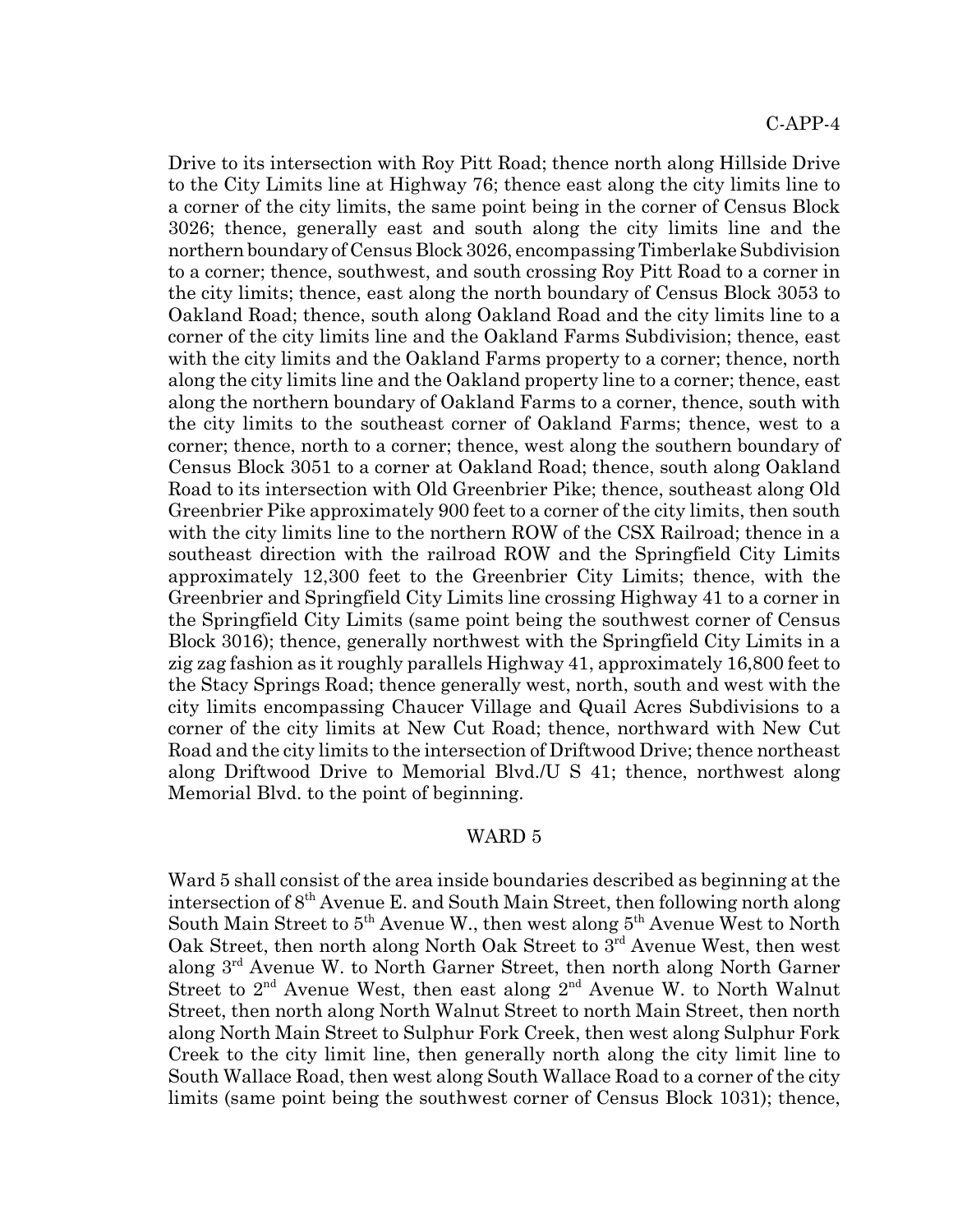north along the city limits boundary and the western boundary Census 1031 to U.S. Highway 41 North; thence, east on US 41 North to the city limits; thence, north along the city limits line and Census Block 1001 to Old Highway 41, then east, south and east along the boundary of Census Block 1001 to Highway 161, then southeast along Highway 161 to US 431 North, then southeast along the city limits line to Quarry Road, then south across Quarry Road along the city limits to Blackwood Drive, then east along Blackwood Drive and the City Limits line to J Travis Price Park, then along property lines of J. Travis Price Park and the city limits line, encompassing J Travis Price Park, to Blackwood Drive, then west along Blackwood Drive to a corner of the city limits approximately 600 feet from Memorial Boulevard, then generally south and east along the city limits line and the fairgrounds property to a point in the city limits in the Indian Hills Subdivision property, then east with the city limits and the Indian Hills Subdivision property to a corner, then south with the city limits and the Indian Hills property and continuing southward to a point in the city limits approximately 300 feet from  $5<sup>th</sup>$  Avenue East, then east to a point, then north, east, and south with the city limits around the John Johnston property, to a point in the ROW of Highway 49 East, then generally east with the city limits line, along Highway 49 E to a point in the City Limits approximately 450 feet east of its intersection with Highway 76 (Sulphur Fork Creek), then east and southeast around the Springfield High School property to a point in the city limits at Highway 76, then west with Highway 76 and south crossing Highway 76 with the city limits and Lake Road, and then paralleling lake road in a westerly direction to the northwest corner of the Wartrace Lake Subdivision, thence in a serpentine fashion southward with the city limits and the western boundary of the Wartrace lake subdivision and Wartrace Lake to a point at the south end of Wartrace Lake, then north and east with the lake shore and the city limit line and the Lakeside Estates Subdivision property to a point approximately 210 feet from Hillside Drive (said point being a corner of Census Block 3025), thence north with the city limits, parallel to Hillside Drive, to Highway 76, then east along highway 76 to Hillside Drive, thence south and west along Hillside Drive to Bill Jones Industrial Drive, thence, west to Industrial Drive; thence, west and north along Bill Jones Industrial Drive to Woodard Reed Road; thence, east along the northern boundary of Census Block 1066 to a point in the old city limits line, then north and east with the boundary to Bill Jones Industrial Drive; thence, west along the southern boundaries of Census Blocks 1056, 1053 and 1054 to Smith Street, then north along Smith Street to Highway 49 East/  $5<sup>th</sup>$  Avenue E., then west along  $5<sup>th</sup>$  Avenue E. to Josephine Street, then south along Josephine Street to  $8<sup>th</sup>$  Avenue E., then west along 8th Avenue E. to South Main Street and the point of origin.